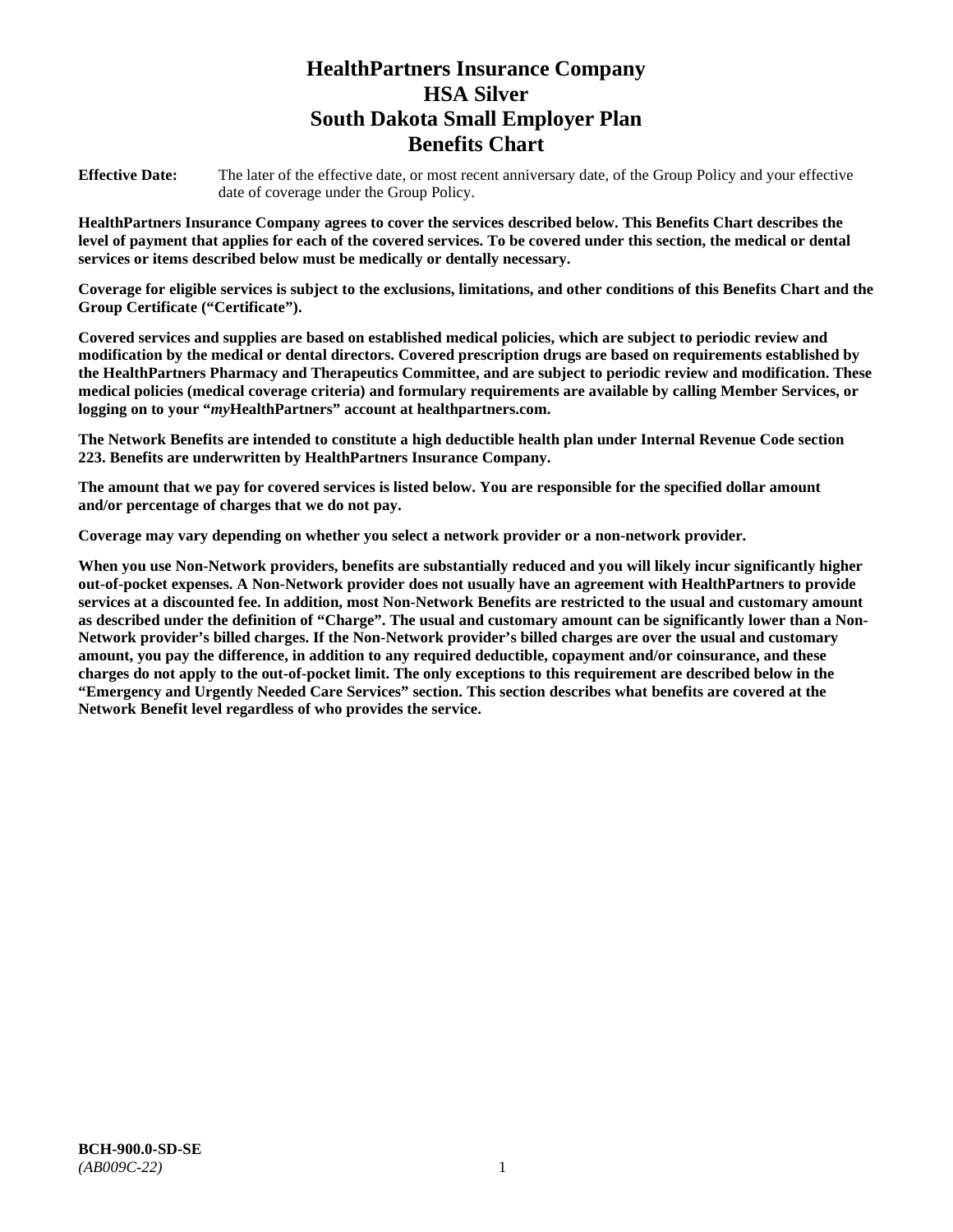# **These definitions apply to this Benefits Chart. They also apply to the Certificate.**

| <b>Biosimilar Drug:</b> | A prescription drug, approved by the Food and Drug Administration (FDA), that the FDA<br>has determined is biosimilar to and interchangeable with a biological brand name drug.<br>Biosimilar drugs are not considered generic drugs and are not covered under the generic<br>drug benefit.                                                                                                                                                                                                                                                                                                                                         |
|-------------------------|-------------------------------------------------------------------------------------------------------------------------------------------------------------------------------------------------------------------------------------------------------------------------------------------------------------------------------------------------------------------------------------------------------------------------------------------------------------------------------------------------------------------------------------------------------------------------------------------------------------------------------------|
| <b>Brand Name Drug:</b> | A prescription drug, approved by the Food and Drug Administration (FDA), that is<br>manufactured, sold, or licensed for sale under a trademark by the pharmaceutical company<br>that originally researched and developed the drug. Brand name drugs have the same active-<br>ingredient formula as the generic version of the drug. However, generic drugs are<br>manufactured and sold by other drug manufacturers and are generally not available until<br>after the patent on the brand name drug has expired. A few brand name drugs may be<br>covered at the generic drug benefit level if this is indicated on the Formulary. |
| <b>Calendar Year:</b>   | This is the 12-month period beginning 12:01 A.M. Central Time, on January 1, and ending<br>12:00 A.M. Central Time of the next following December 31.                                                                                                                                                                                                                                                                                                                                                                                                                                                                               |
| <b>Charge:</b>          | For covered services delivered by a network provider this is the provider's discounted<br>charge for a given medical/surgical service, procedure or item.                                                                                                                                                                                                                                                                                                                                                                                                                                                                           |
|                         | For covered services delivered by non-network providers, a contracted rate may apply if<br>such arrangement is available to HealthPartners.                                                                                                                                                                                                                                                                                                                                                                                                                                                                                         |
|                         | For the usual and customary charge for covered services delivered by non-network<br>providers, our payment is calculated using one of the following options to be determined at<br>HealthPartners' discretion: 1) a percentage of the Medicare fee schedule; 2) a comparable<br>schedule if the service is not on the Medicare fee schedule; or 3) a commercially<br>reasonable rate for such service.                                                                                                                                                                                                                              |
|                         | The usual and customary charge is the maximum amount allowed that we consider in the<br>calculation of the payment of charges incurred for certain covered services. You must pay<br>for any charges above the usual and customary charge, and they do not apply to the Out-of-<br>Pocket Limit.                                                                                                                                                                                                                                                                                                                                    |
|                         | A charge is incurred for covered ambulatory medical and surgical services, on the date the<br>service or item is provided. A charge is incurred for covered inpatient services, on the date<br>of admission to a hospital. To be covered, a charge must be incurred on or after your<br>effective date and on or before the termination date.                                                                                                                                                                                                                                                                                       |
| Copayment/Coinsurance:  | The specified dollar amount, or percentage, of charges incurred for covered services, which<br>we do not pay, but which you must pay, each time you receive certain medical services,<br>procedures or items. Our payment for those covered services or items begins after the<br>copayment or coinsurance is satisfied. Covered services or items requiring a copayment or<br>coinsurance are specified in this Benefits Chart.                                                                                                                                                                                                    |
|                         | For services provided by a network provider:                                                                                                                                                                                                                                                                                                                                                                                                                                                                                                                                                                                        |
|                         | An amount which is listed as a flat dollar copayment is applied to a network provider's<br>discounted charges for a given service. However, if the network provider's discounted<br>charge for a service or item is less than the flat dollar copayment, you will pay the network<br>provider's discounted charge. An amount which is listed as a percentage of charges or<br>coinsurance is based on the network provider's discounted charges, calculated at the time<br>the claim is processed, which may include an agreed upon fee schedule rate for case rate or<br>withhold arrangements.                                    |
|                         | For services provided by a non-network provider:                                                                                                                                                                                                                                                                                                                                                                                                                                                                                                                                                                                    |
|                         | Any copayment or coinsurance is applied to the lesser of the provider's charges or the<br>usual and customary charge for a service.                                                                                                                                                                                                                                                                                                                                                                                                                                                                                                 |
|                         | A copayment or coinsurance is due at the time a service is provided, or when billed by the<br>provider. The copayment or coinsurance applicable for a scheduled visit with a network<br>provider will be collected for each visit, late cancellation and failed appointment.                                                                                                                                                                                                                                                                                                                                                        |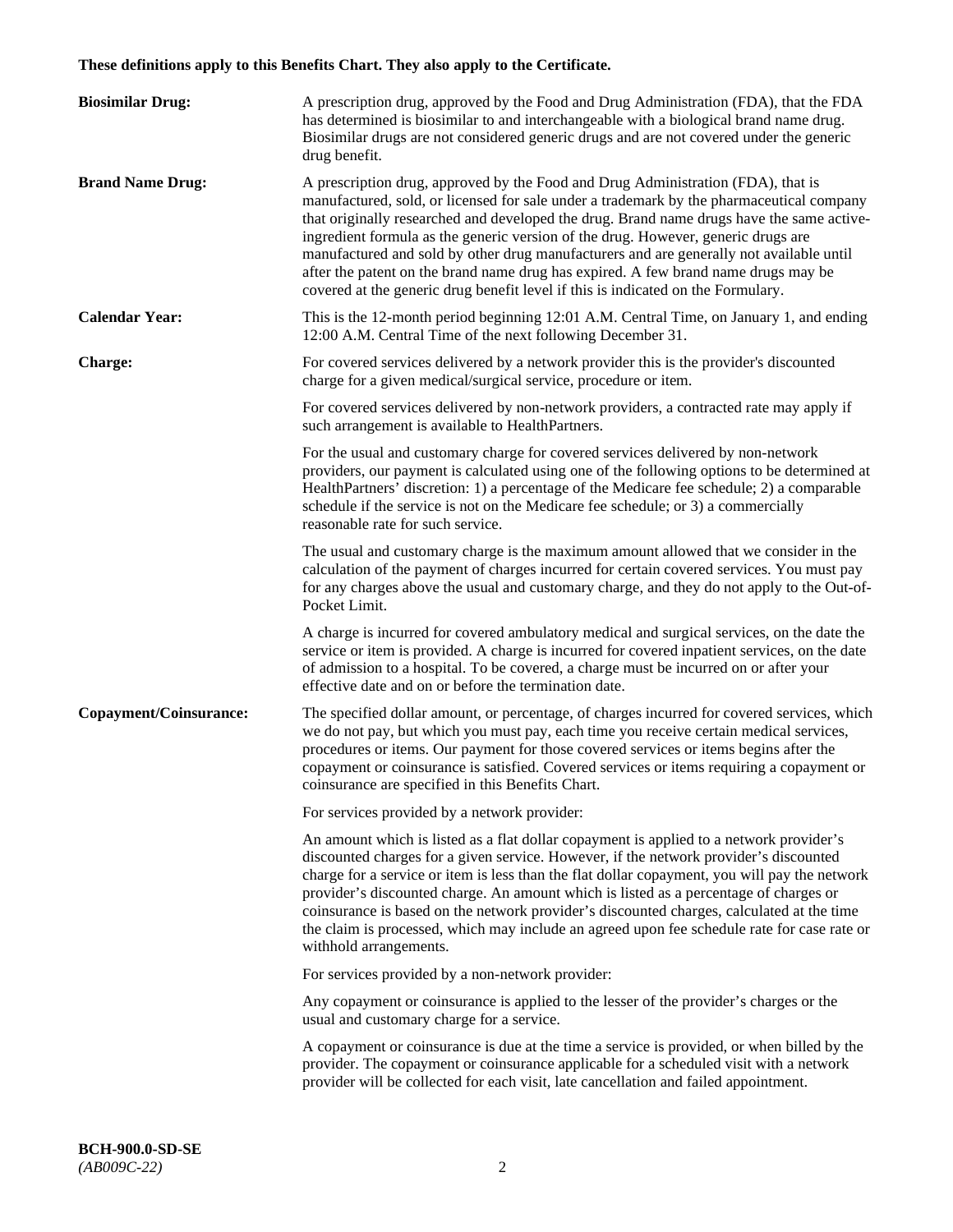| Deductible:                      | The specified dollar amount of charges incurred for covered services, which we do not pay,<br>but an enrollee or a family has to pay first in a calendar year. Our payment for those<br>services or items begins after the deductible is satisfied. If you have a family deductible,<br>each individual family member may only contribute up to the individual deductible amount<br>toward the family deductible. An individual's copayments and coinsurance do not apply<br>toward the family deductible. For Network Benefits, your family deductible will follow the<br>family deductible for the highest Benefit Level in which any family member is enrolled<br>during that calendar year. For network providers, the amount of the charges that apply to<br>the deductible are based on the network provider's discounted charges, calculated at the<br>time the claim is processed, which may include an agreed upon fee schedule rate for case<br>rate or withhold arrangements. For non-network providers, the amount of charges that<br>apply to the deductible are the lesser of the provider's charges or the usual and customary<br>charge for a service. |
|----------------------------------|------------------------------------------------------------------------------------------------------------------------------------------------------------------------------------------------------------------------------------------------------------------------------------------------------------------------------------------------------------------------------------------------------------------------------------------------------------------------------------------------------------------------------------------------------------------------------------------------------------------------------------------------------------------------------------------------------------------------------------------------------------------------------------------------------------------------------------------------------------------------------------------------------------------------------------------------------------------------------------------------------------------------------------------------------------------------------------------------------------------------------------------------------------------------|
|                                  | Any amounts paid or reimbursed by a third party, including, but not limited to: point of<br>service rebates, manufacturer coupons, manufacturer debit cards or other forms of direct<br>reimbursement to an Insured for a product or service, will not apply toward the deductible,<br>to the extent permitted under state and federal law.                                                                                                                                                                                                                                                                                                                                                                                                                                                                                                                                                                                                                                                                                                                                                                                                                            |
|                                  | All services are subject to the deductible unless otherwise indicated below in this Benefits<br>Chart.                                                                                                                                                                                                                                                                                                                                                                                                                                                                                                                                                                                                                                                                                                                                                                                                                                                                                                                                                                                                                                                                 |
| <b>Formulary:</b>                | This is a current list, which may be revised from time to time, of prescription drugs,<br>medications, equipment and supplies covered by us as indicated in this Benefits Chart<br>which are covered at the highest benefit level. Some drugs on the Formulary may require<br>prior authorization to be covered as formulary drugs. The Formulary, and information on<br>drugs that require prior authorization, are available by calling Member Services, or logging<br>on to your "myHealthPartners" account at healthpartners.com.                                                                                                                                                                                                                                                                                                                                                                                                                                                                                                                                                                                                                                  |
| <b>Generic Drug:</b>             | A prescription drug approved by the Food and Drug Administration (FDA) that the FDA<br>has determined is comparable to a brand name drug product in dosage form, strength, route<br>of administration, quality, intended use and documented bioequivalence. Generally, generic<br>drugs cost less than brand name drugs. Some brand name drugs may be covered at the<br>generic drug benefit level if this is indicated on the Formulary.                                                                                                                                                                                                                                                                                                                                                                                                                                                                                                                                                                                                                                                                                                                              |
| <b>Lifetime Maximum Benefit:</b> | The specified coverage limit actually paid by us for services and/or charges incurred by<br>you for a given procedure or diagnosis. Payment of benefits under this Benefits Chart<br>ceases when that Lifetime Maximum Benefit is reached. You have to pay for subsequent<br>charges.                                                                                                                                                                                                                                                                                                                                                                                                                                                                                                                                                                                                                                                                                                                                                                                                                                                                                  |
| <b>Non-Formulary Drug:</b>       | This is a prescription drug, approved by the Food and Drug Administration (FDA), that is<br>not on the Formulary, is medically necessary and is not investigative or otherwise excluded<br>under the Certificate.                                                                                                                                                                                                                                                                                                                                                                                                                                                                                                                                                                                                                                                                                                                                                                                                                                                                                                                                                      |
| <b>Out-of-Pocket Expenses:</b>   | You pay the specified copayments/coinsurance and deductibles applicable for particular<br>services, subject to the Out-of-Pocket Limit described below. These amounts are in<br>addition to the monthly premium payments.                                                                                                                                                                                                                                                                                                                                                                                                                                                                                                                                                                                                                                                                                                                                                                                                                                                                                                                                              |
| <b>Out-of-Pocket Limit:</b>      | You pay the copayments/coinsurance and deductibles for covered services, to the<br>individual or family Out-of-Pocket Limit. Thereafter we cover 100% of charges incurred<br>for all other covered services, for the rest of the calendar year. You pay amounts greater<br>than the Out-of-Pocket Limit if you exceed any Lifetime Maximum Benefit, or visit or day<br>limits.                                                                                                                                                                                                                                                                                                                                                                                                                                                                                                                                                                                                                                                                                                                                                                                         |
|                                  | Non-Network Benefits above the usual and customary charge (see definition of charge<br>above) do not apply to the Out-of-Pocket Limit.                                                                                                                                                                                                                                                                                                                                                                                                                                                                                                                                                                                                                                                                                                                                                                                                                                                                                                                                                                                                                                 |
|                                  | Non-Network Benefits for transplant surgery and bariatric surgery do not apply to the<br>Out-of-Pocket Limit.                                                                                                                                                                                                                                                                                                                                                                                                                                                                                                                                                                                                                                                                                                                                                                                                                                                                                                                                                                                                                                                          |
|                                  | Any amounts paid or reimbursed by a third party, including, but not limited to: point of<br>service rebates, manufacturer coupons, manufacturer debit cards or other forms of direct<br>reimbursement to an Insured for a product or service, will not apply as an out of pocket<br>expense, to the extent permitted under state and federal law.                                                                                                                                                                                                                                                                                                                                                                                                                                                                                                                                                                                                                                                                                                                                                                                                                      |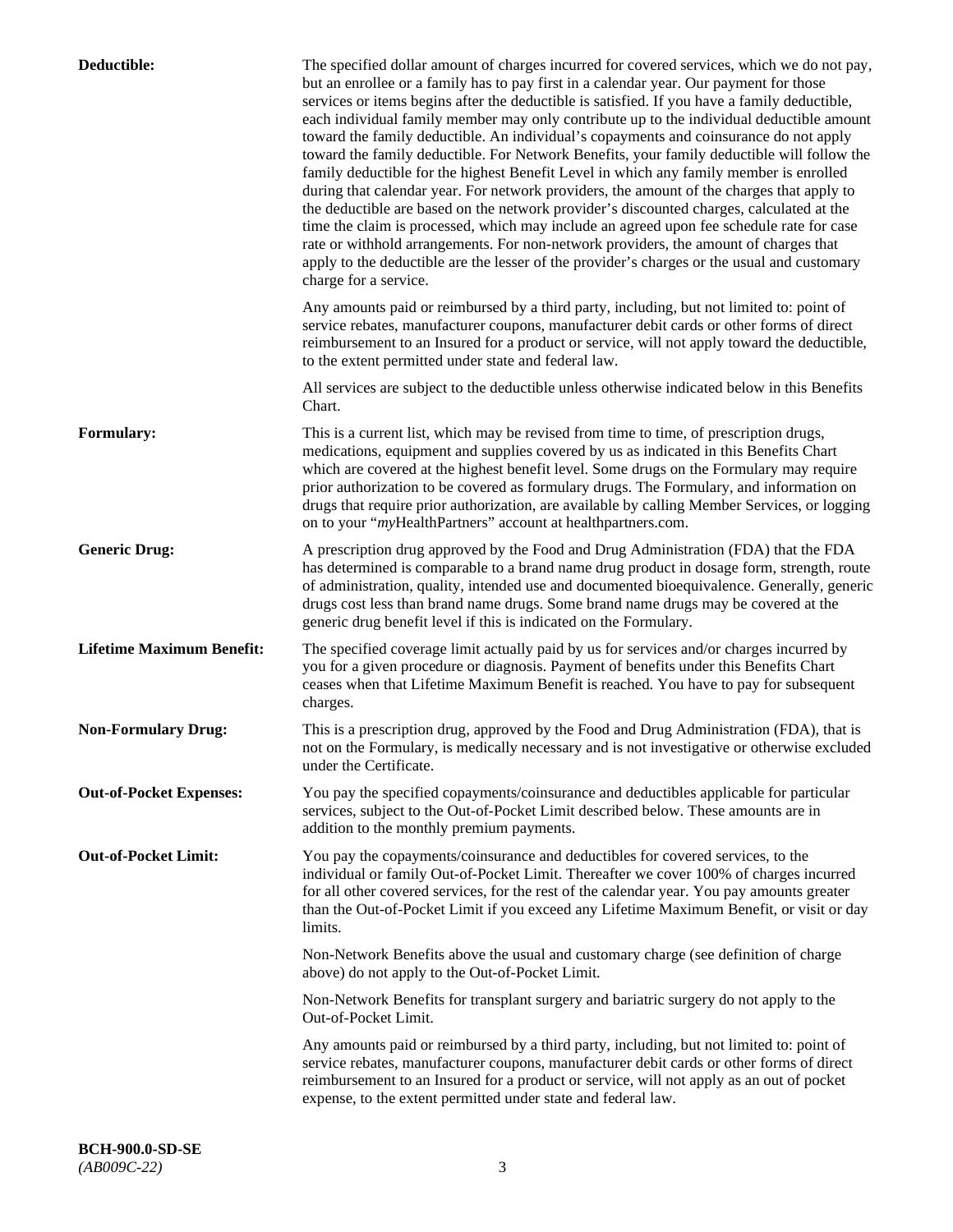You are responsible to keep track of the out-of-pocket expenses. Contact our Member Services Department for assistance in determining the amount paid by the enrollee for specific eligible services received. Claims for reimbursement under the Out-of-Pocket Limit provisions are subject to the same time limits and provisions described under the "Claims Provisions" section of the Certificate. **Specialty Drug List:** This is a current list, which may be revised from time to time, of prescription drugs, medications, equipment and supplies, which are typically bio-pharmaceuticals. The purpose of a Specialty Drug List is to facilitate enhanced monitoring of complex therapies used to treat specific conditions. Specialty drugs are covered by us as indicated in this Benefits Chart. The Specialty Drug List is available by calling Member Services, or logging on to your "*my*HealthPartners" account at [healthpartners.com.](http://healthpartners.com/)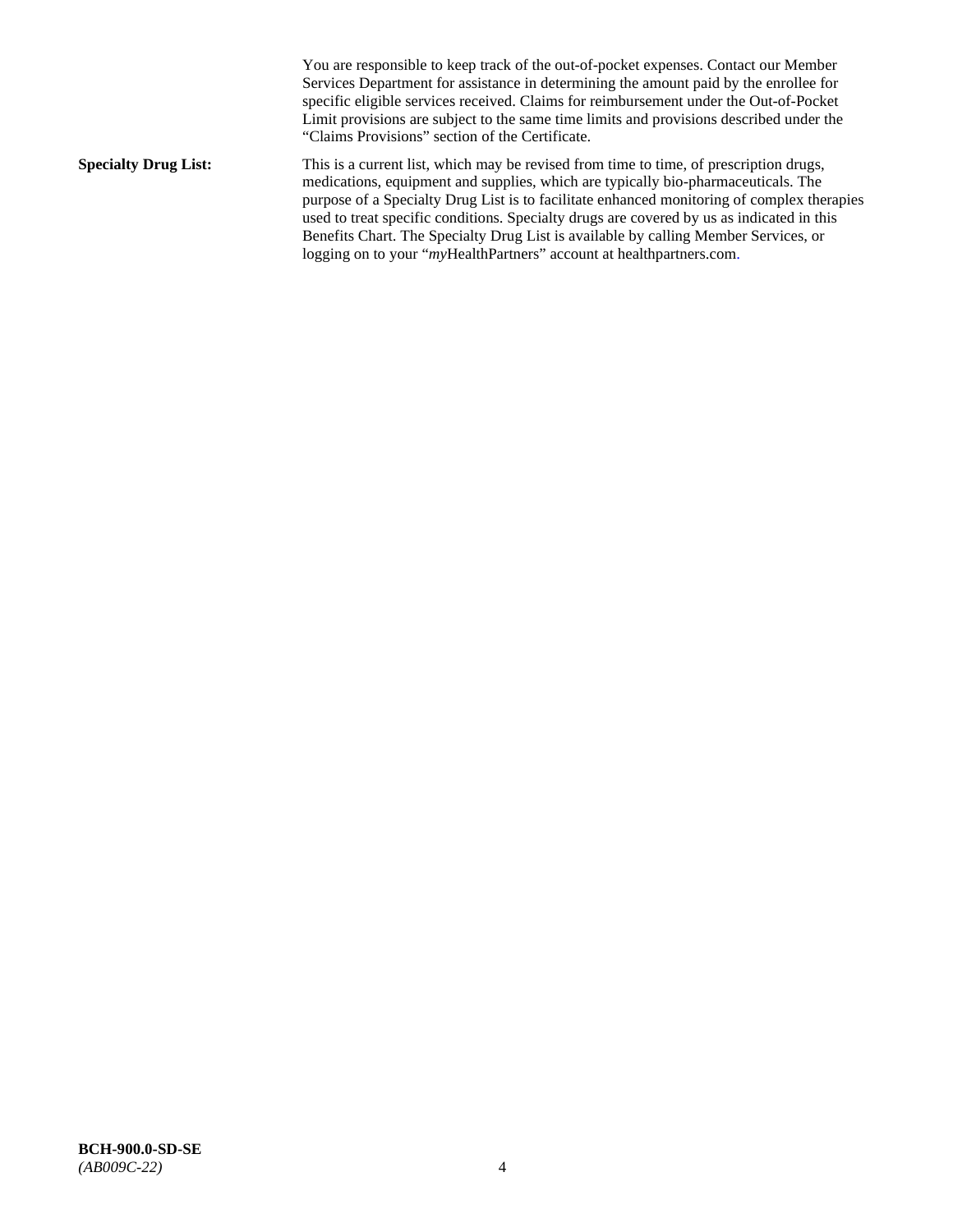### **DEDUCTIBLES, OUT-OF-POCKET LIMITS AND LIFETIME MAXIMUMS**

#### **Individual Calendar Year Deductible (applies to an employee enrolled for single coverage)**

| <b>Network Benefits</b> | <b>Non-Network Benefits</b> |
|-------------------------|-----------------------------|
| \$4,100                 | \$10,000                    |

#### **Family Calendar Year Deductible (applies to an employee and dependents enrolled for family coverage)**

| <b>Network Benefits</b> | <b>Non-Network Benefits</b> |
|-------------------------|-----------------------------|
| \$8,200                 | \$20,000                    |

Separate deductibles must be satisfied under the Network Benefits and Non-Network Benefits.

Any amounts paid or reimbursed by a third party, including but not limited to: point of service rebates, manufacturer coupons, manufacturer debit cards or other forms of direct reimbursement to an insured for a product or service, will not apply toward the deductible, to the extent permitted under state and federal law.

#### **Individual Calendar Year Out-of-Pocket Limit (Applies to an Employee Enrolled for Single Coverage)**

| <b>Network Benefits</b> | <b>Non-Network Benefits</b> |
|-------------------------|-----------------------------|
| \$4,300                 | \$30,000                    |

#### **Family Calendar Year Out-of-Pocket Limit (applies to an employee and dependents enrolled for family coverage)**

| <b>Network Benefits</b> | <b>Non-Network Benefits</b> |
|-------------------------|-----------------------------|
| \$8,600                 | \$60,000                    |

Separate Out-of-Pocket Limits must be satisfied under Network Benefits and Non-Network Benefits.

Non-Network Benefits above the usual and customary charge will not apply toward the individual or family Out-of-Pocket Limit.

Non-Network Benefits for transplant surgery and bariatric surgery do not apply to the Out-of-Pocket Limit.

Any amounts paid or reimbursed by a third party, including, but not limited to: point of service rebates, manufacturer coupons, manufacturer debit cards or other forms of direct reimbursement to an Insured for a product or service, will not apply as an outof-pocket expense, to the extent permitted under state and federal law.

#### **Lifetime Maximum Benefit for Bariatric Surgery**

| <b>Network Benefits</b> | <b>Non-Network Benefits</b> |
|-------------------------|-----------------------------|
| Unlimited.              | \$5,000                     |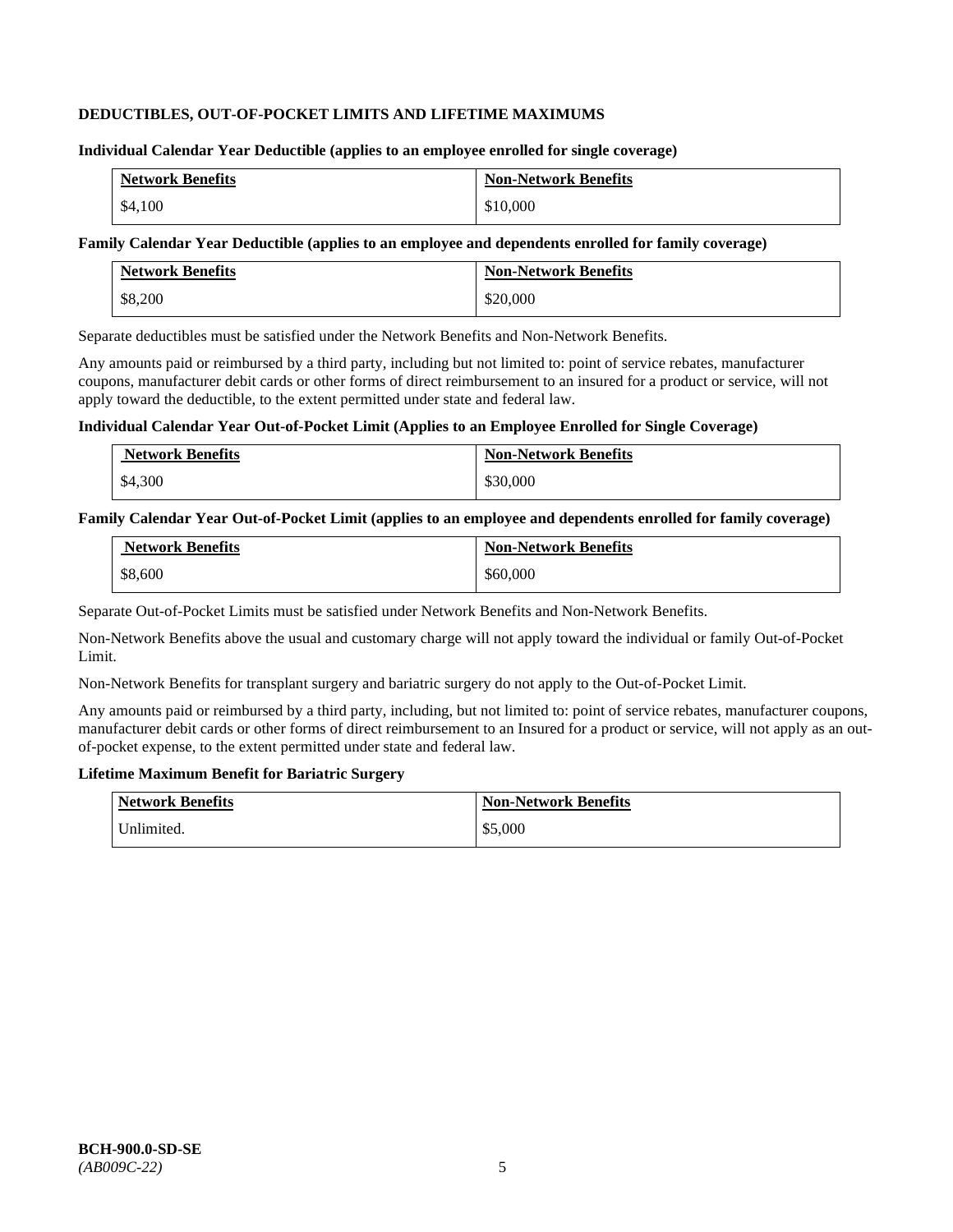# **AMBULANCE AND MEDICAL TRANSPORTATION**

#### **Covered Services:**

We cover ambulance and medical transportation for medical emergencies. We also cover medically necessary, non-emergency medical transportation if it meets our medical coverage criteria. Covered services and supplies are based on established medical policies, which are subject to periodic review and modification by the medical or dental directors. These medical policies (medical coverage criteria) and applicable prior authorization requirements are available by calling Member Services, or logging on to your "*my*HealthPartners" account at [healthpartners.com.](http://healthpartners.com/)

| <b>Network Benefits</b>       | <b>Non-Network Benefits</b> |
|-------------------------------|-----------------------------|
| 100% of the charges incurred. | See Network Benefits.       |

#### **Not Covered:**

• See "Services Not Covered" in the Certificate.

#### **AUTISM SERVICES**

#### **Covered Services:**

We cover Applied Behavioral Analysis (ABA) and Intensive Early Intervention Behavioral Therapy (IEIBT) for treatment of autism spectrum disorders for children under age 18. We have the right to review the treatment that an Insured is receiving not more than once every three months, without a contract stipulating that a more frequent review is necessary.

A person who performs ABA must:

- be licensed by the South Dakota Board of Medical and Osteopathic Examiners or the Board of Examiners of Psychologists and have documented training and competence in applied behavior analysis; or
- be licensed by the South Dakota Board of Social Workers as a licensed behavior analyst.

Physical therapy, occupational therapy and speech therapy are covered under the "Physical Therapy, Occupational Therapy and Speech Therapy" section. Medications are covered under the "Prescription Drug Services" section. Covered services are based on established medical policies, which are subject to periodic review and modification by the medical directors. These medical policies (medical coverage criteria) are available online at [healthpartners.com](http://healthpartners.com/) or by calling Member Services.

Coverage for applied behavior analysis will provide an annual maximum benefit for Network and Non-Network Benefits combined, that may not be less than:

- Through age 6**:** 1,300 hours per calendar year
- Age 7 through age 13**:** 900 hours per calendar year
- Age 14 through age 18**:** 450 hours per calendar year

| <b>Network Benefits</b>       | <b>Non-Network Benefits</b>  |
|-------------------------------|------------------------------|
| 100% of the charges incurred. | 50% of the charges incurred. |

#### **Not Covered:**

• See "Services Not Covered" in the Certificate.

### **BEHAVIORAL HEALTH SERVICES**

#### **Covered Services:**

Covered services are based on established medical policies, which are subject to periodic review and modification by the medical directors. These medical policies (medical coverage criteria) are available by calling Member Services, or logging on to your "*my*HealthPartners" account at [healthpartners.com.](http://healthpartners.com/)

#### **Mental Health Services**

We cover services for mental health diagnoses as described in the Diagnostic and Statistical Manual of Mental Disorders – Fifth Edition (DSM-5) (most recent edition).

**BCH-900.0-SD-SE**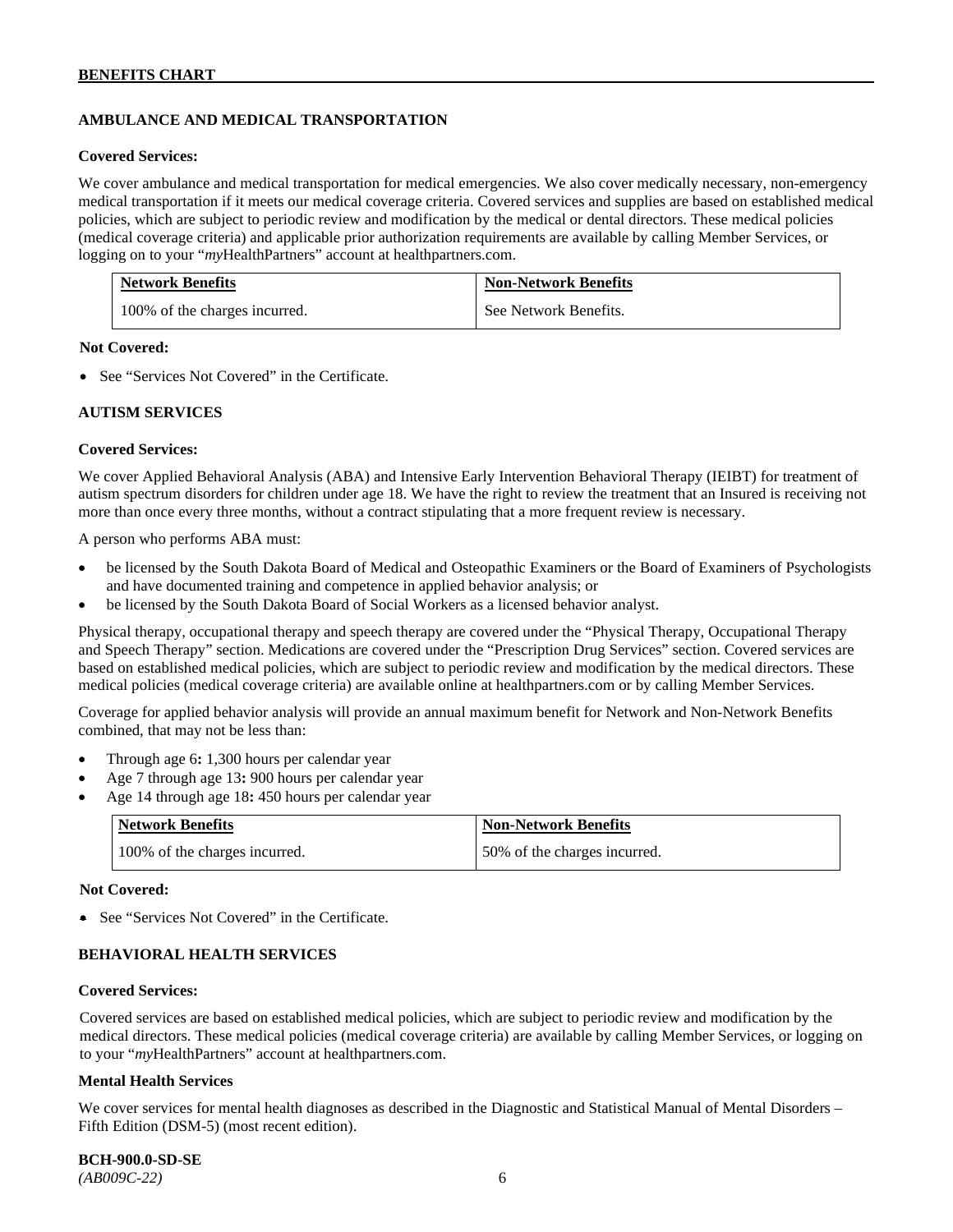**Outpatient services including intensive outpatient and day treatment services:** We cover medically necessary outpatient professional mental health services for evaluation, crisis intervention, and treatment of mental health disorders.

A comprehensive diagnostic assessment will be used as the basis for a determination by a mental health professional, concerning the appropriate treatment and the extent of services required.

Outpatient services we cover for a diagnosed mental health condition include the following:

- Individual, group, family, and multi-family therapy;
- Medication management provided by a physician, certified nurse practitioner, or physician's assistant;
- Psychological testing services for the purposes of determining the differential diagnoses and treatment planning for patients currently receiving behavioral health services;
- Day treatment and intensive outpatient services in a licensed program;
- Partial hospitalization services in a licensed hospital or community mental health center;
- Psychotherapy and nursing services provided in the home if authorized by us; and
- Treatment for gender dysphoria.

| <b>Network Benefits</b>       | <b>Non-Network Benefits</b>  |
|-------------------------------|------------------------------|
| 100% of the charges incurred. | 50% of the charges incurred. |

#### **Group therapy**

| <b>Network Benefits</b>       | <b>Non-Network Benefits</b>  |
|-------------------------------|------------------------------|
| 100% of the charges incurred. | 50% of the charges incurred. |

**Inpatient services, including mental health residential treatment services:** We cover the following:

- Medically necessary inpatient services in a hospital and professional services for treatment of mental health disorders. Medical stabilization is covered under inpatient hospital services in the "Hospital and Skilled Nursing Facility Services" section; and
- Medically necessary mental health residential treatment services. This care must be authorized by us and provided by a hospital or residential behavioral health treatment facility licensed by the local state or Department of Health and Human Services. Services not covered under this benefit include halfway houses, group homes, extended care facilities, shelter services, correctional services, detention services, transitional services, group residential services, foster care services and wilderness programs.

| <b>Network Benefits</b>       | <b>Non-Network Benefits</b>  |
|-------------------------------|------------------------------|
| 100% of the charges incurred. | 50% of the charges incurred. |

#### **Substance use disorder (SUD) services**

We cover medically necessary services for assessments by a licensed alcohol and drug counselor and treatment of substance use disorders as defined in the latest edition of the DSM-5.

**Outpatient services, including intensive outpatient and day treatment services:** We cover medically necessary outpatient professional services for the diagnosis and treatment of substance use disorder. Substance use disorder treatment services must be provided by a program licensed by the local Department of Health and Human Services.

Outpatient services we cover for a diagnosed substance use disorder include the following:

- Individual, group, family, and multi-family therapy provided in an office setting;
- Opiate replacement therapy including methadone and buprenorphine treatment; and
- Day treatment and intensive outpatient services in a licensed program.

| <b>Network Benefits</b>       | <b>Non-Network Benefits</b>  |
|-------------------------------|------------------------------|
| 100% of the charges incurred. | 50% of the charges incurred. |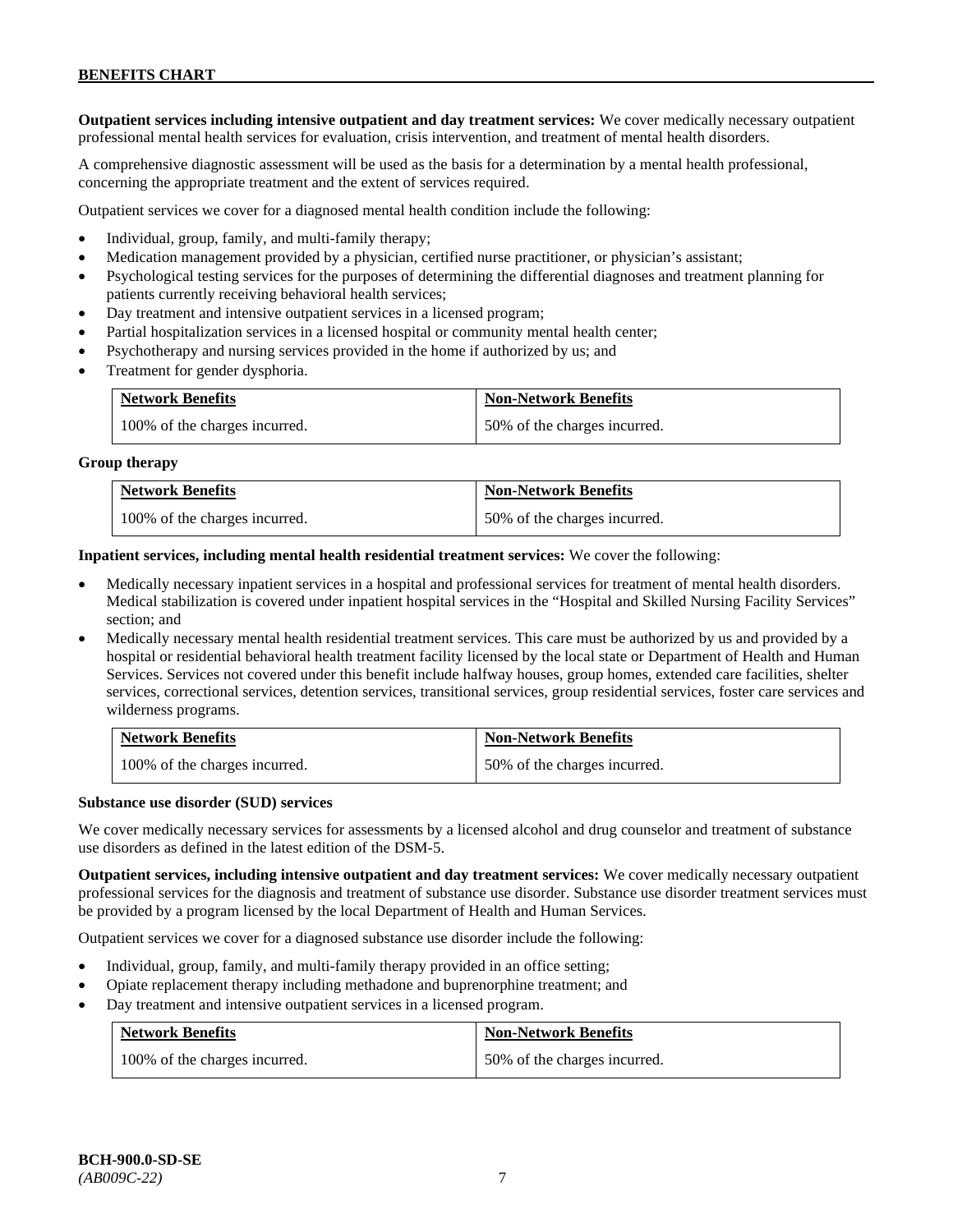**Inpatient services:** We cover the following:

- Medically necessary inpatient services in hospitals and residential primary treatment facilities approved by the State of South Dakota which are carrying out an approved program pursuant to the diagnosis and recommendation of a doctor;
- Services provided in a hospital that is licensed by the local state and accredited by Medicare; and
- Detoxification services in a hospital or community detoxification facility if it is licensed by the State of South Dakota as an approved inpatient alcoholism treatment facility.

| <b>Network Benefits</b>       | <b>Non-Network Benefits</b>  |
|-------------------------------|------------------------------|
| 100% of the charges incurred. | 50% of the charges incurred. |

#### **Not Covered:**

See "Services Not Covered" in the Group Certificate.

# **CHIROPRACTIC SERVICES**

### **Covered Services:**

We cover chiropractic services for rehabilitative care. Chiropractic services are adjustments to any abnormal articulations of the human body, especially those of the spinal column, for the purpose of giving freedom of action to impinged nerves that may cause pain or deranged function.

Massage therapy which is performed in conjunction with other treatment/modalities by a chiropractor, is part of a prescribed treatment plan and is not billed separately is covered.

| <b>Network Benefits</b>       | <b>Non-Network Benefits</b>  |
|-------------------------------|------------------------------|
| 100% of the charges incurred. | 50% of the charges incurred. |

### **Not Covered:**

- Massage therapy for the purpose of comfort or convenience of the Insured.
- See "Services Not Covered" in the Certificate.

### **CLINICAL TRIALS**

### **Covered Services:**

We cover certain routine services if you participate in a Phase I, Phase II, Phase III or Phase IV clinical trial that is conducted in relation to the prevention, detection, or treatment of cancer or other life-threatening disease or condition as defined in the Affordable Care Act. We cover routine patient costs for services that would be eligible under this Benefits Chart if the service were provided outside of a clinical trial.

| <b>Network Benefits</b>                              | <b>Non-Network Benefits</b>                          |
|------------------------------------------------------|------------------------------------------------------|
| Coverage level is same as corresponding Network      | Coverage level is same as corresponding Non-Network  |
| Benefits, depending on type of service provided such | Benefits, depending on type of service provided such |
| as Office Visits for Illness or Injury, Inpatient or | as Office Visits for Illness or Injury, Inpatient or |
| <b>Outpatient Hospital Services.</b>                 | Outpatient Hospital Services.                        |

### **Not Covered:**

- The investigative item, device or service itself.
- Items or services that are provided solely to satisfy data collection and analysis needs and that are not used in the direct clinical management of the patient.
- A service that is clearly inconsistent with widely accepted and established standards of care for a particular diagnosis.
- See "Services Not Covered" in the Certificate.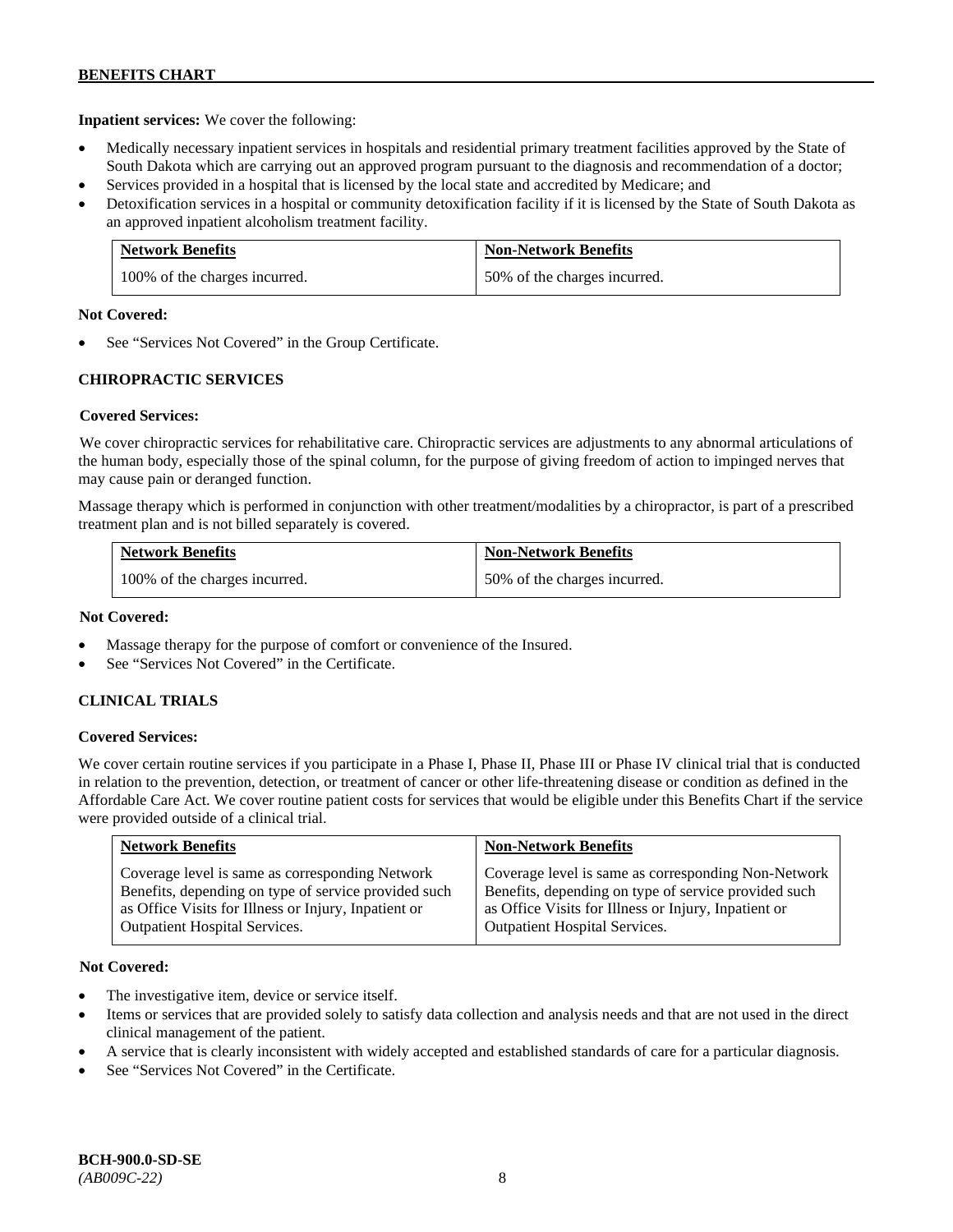# **DENTAL SERVICES**

#### **Covered Services:**

We cover services described below.

**Accidental dental services:** We cover dentally necessary services to treat and restore damage to teeth as a result of an accidental injury. Coverage is for damage caused by external trauma to face and mouth only, not for cracked or broken teeth which result from biting or chewing. We cover restorations, root canals, crowns and replacement of teeth lost that are directly related to the accident in which the Insured was involved. We cover initial exams, x-rays, and palliative treatment including extractions, and other oral surgical procedures directly related to the accident. Subsequent treatment must be initiated within the specified time-frame and must be directly related to the accident.

Full mouth rehabilitation to correct occlusion (bite) and malocclusion (misaligned teeth not due to the accident) are not covered.

When an implant-supported dental prosthetic treatment is pursued, the accidental dental benefit will be applied to the prosthetic procedure. Benefits are limited to the amount that would be paid toward the placement of a removable dental prosthetic appliance that could be used in the absence of implant treatment. Care must be provided or pre-authorized by a HealthPartners dentist.

| <b>Network Benefits</b>       | <b>Non-Network Benefits</b>  |
|-------------------------------|------------------------------|
| 100% of the charges incurred. | 50% of the charges incurred. |

For all accidental dental services, treatment and/or restoration must be initiated within six months of the date of the injury. Coverage is limited to the initial course of treatment and/or initial restoration. Services must be provided within twentyfour months of the date of injury to be covered.

#### **Medical referral dental services**

**Medically necessary outpatient dental services:** We cover medically necessary outpatient dental services. Coverage is limited to dental services required for treatment of an underlying medical condition, e.g., removal of teeth to complete radiation treatment for cancer of the jaw, cysts and lesions.

| <b>Network Benefits</b>       | <b>Non-Network Benefits</b>  |
|-------------------------------|------------------------------|
| 100% of the charges incurred. | 50% of the charges incurred. |

**Medically necessary hospitalization and anesthesia for dental care:** We cover medically necessary hospitalization and anesthesia for dental care. This is limited to charges incurred by an Insured who: (1) is a child under age 14, or (2) is severely disabled or otherwise suffers from a developmental disability as determined by a licensed physician which places that person under at serious risk. The requirement of a hospital setting must be due to an Insured's underlying medical condition. Coverage is limited to facility and anesthesia charges. Anesthesia is covered in a hospital or a dental office. Oral surgeon/dentist professional fees are not covered. Hospitalization required due to the behavior of the Insured or due to the extent of the dental procedure is not covered.

| <b>Network Benefits</b>       | <b>Non-Network Benefits</b> |
|-------------------------------|-----------------------------|
| 100% of the charges incurred. | 50% of the charges incurred |

**Medical complications of dental care:** We cover medical complications of dental care. Treatment must be medically necessary care and related to medical complications of non-covered dental care, including complications of the head, neck, or substructures.

| <b>Network Benefits</b>       | <b>Non-Network Benefits</b>  |
|-------------------------------|------------------------------|
| 100% of the charges incurred. | 50% of the charges incurred. |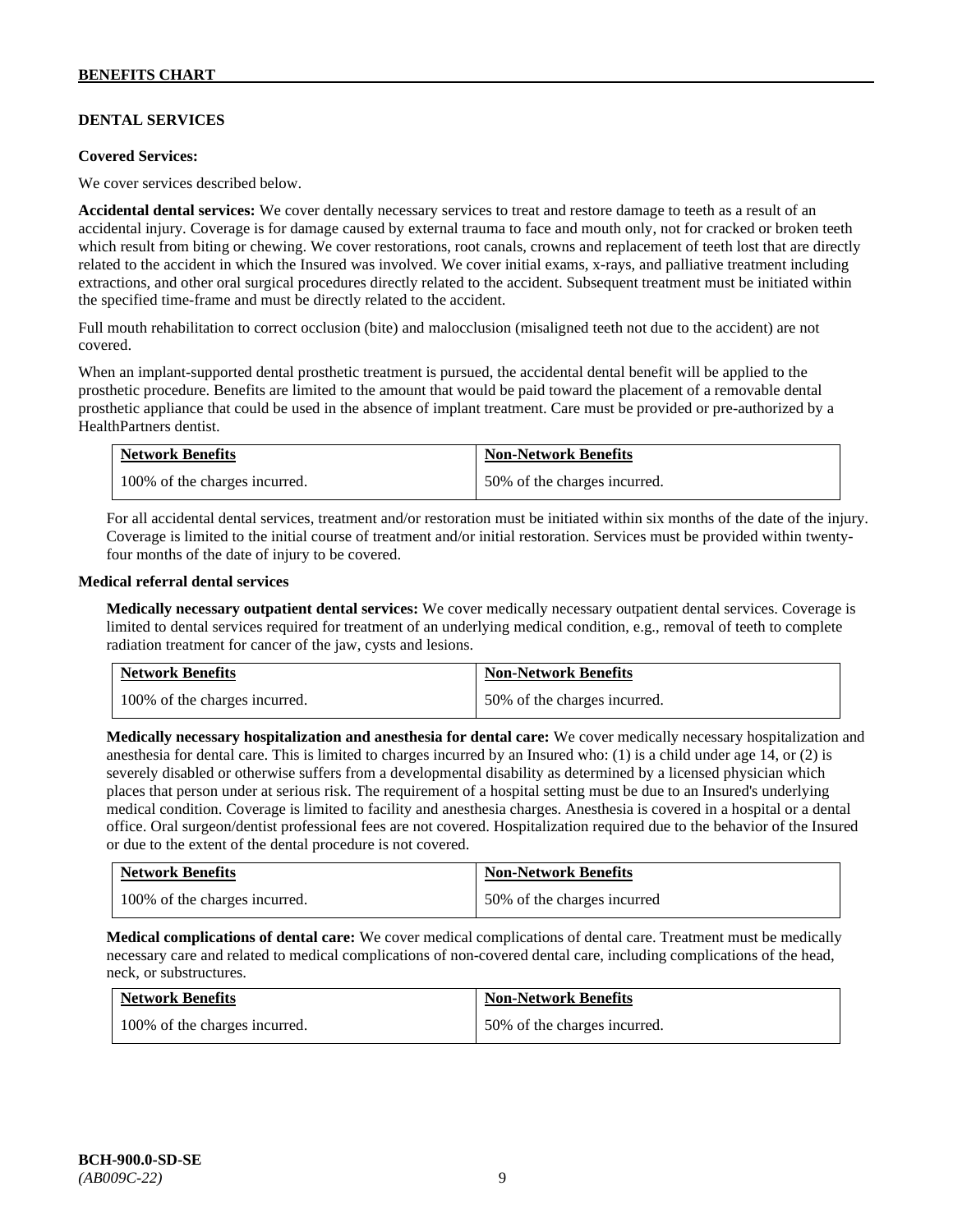**Oral surgery:** We cover oral surgery. Coverage is limited to treatment of medical conditions requiring oral surgery, such as treatment of oral neoplasm, non-dental cysts, fracture of the jaws, trauma of the mouth and jaws, and any other oral surgery procedures provided as medically necessary dental services.

| <b>Network Benefits</b>       | <b>Non-Network Benefits</b>  |
|-------------------------------|------------------------------|
| 100% of the charges incurred. | 50% of the charges incurred. |

**Treatment of cleft lip and cleft palate of a dependent child:** We cover treatment of cleft lip and cleft palate of a dependent child, to the limiting age in the definition of an "Eligible Dependent", including orthodontic treatment and oral surgery directly related to the cleft. Benefits for individuals age 26 up to the limiting age for coverage of the dependent are limited to inpatient or outpatient expenses arising from medical and dental treatment that was scheduled or initiated prior to the dependent turning age 19. Dental services which are not required for the treatment of cleft lip or cleft palate are not covered. If a dependent child covered under the Certificate and Benefits Chart is also covered under a dental plan which includes orthodontic services, that dental plan shall be considered primary for the necessary orthodontic services. Oral appliances are subject to the same copayment, conditions and limitations as durable medical equipment.

| <b>Network Benefits</b>       | <b>Non-Network Benefits</b>  |
|-------------------------------|------------------------------|
| 100% of the charges incurred. | 50% of the charges incurred. |

**Treatment of temporomandibular disorder (TMD) and craniomandibular disorder (CMD):** We cover surgical and nonsurgical treatment of temporomandibular disorder (TMD) and craniomandibular disorder (CMD), which is medically necessary care. Dental services which are not required to directly treat TMD or CMD are not covered.

| <b>Network Benefits</b>       | <b>Non-Network Benefits</b>  |
|-------------------------------|------------------------------|
| 100% of the charges incurred. | 50% of the charges incurred. |

#### **Not Covered:**

- Dental treatment, procedures or services not listed in this Benefits Chart.
- Accident related dental services if treatment is: (1) initiated beyond six months from the date of the injury; (2) received beyond the initial treatment or restoration; or (3) received beyond twenty-four months from the date of injury.
- Oral surgery to remove wisdom teeth, except as stated in the Pediatric Dental amendment.
- Orthognathic treatment or procedures and all related services.
- See "Services Not Covered" in the Certificate.

# **DIABETES AND HYPERTENSION DISEASE MANAGEMENT PROGRAM**

### **Covered Services:**

- If you meet criteria for coverage, you may qualify for the Diabetes and/or Hypertension Disease Management Program.
- The program covers group health coaching which focuses on weight loss, exercise, behavior modification and health education through Omada Health.

| <b>Network Benefits</b>                                     | <b>Non-Network Benefits</b> |
|-------------------------------------------------------------|-----------------------------|
| 100% of the charges incurred.<br>Deductible does not apply. | Not applicable.             |

### **Not Covered:**

See "Services Not Covered" in the Certificate.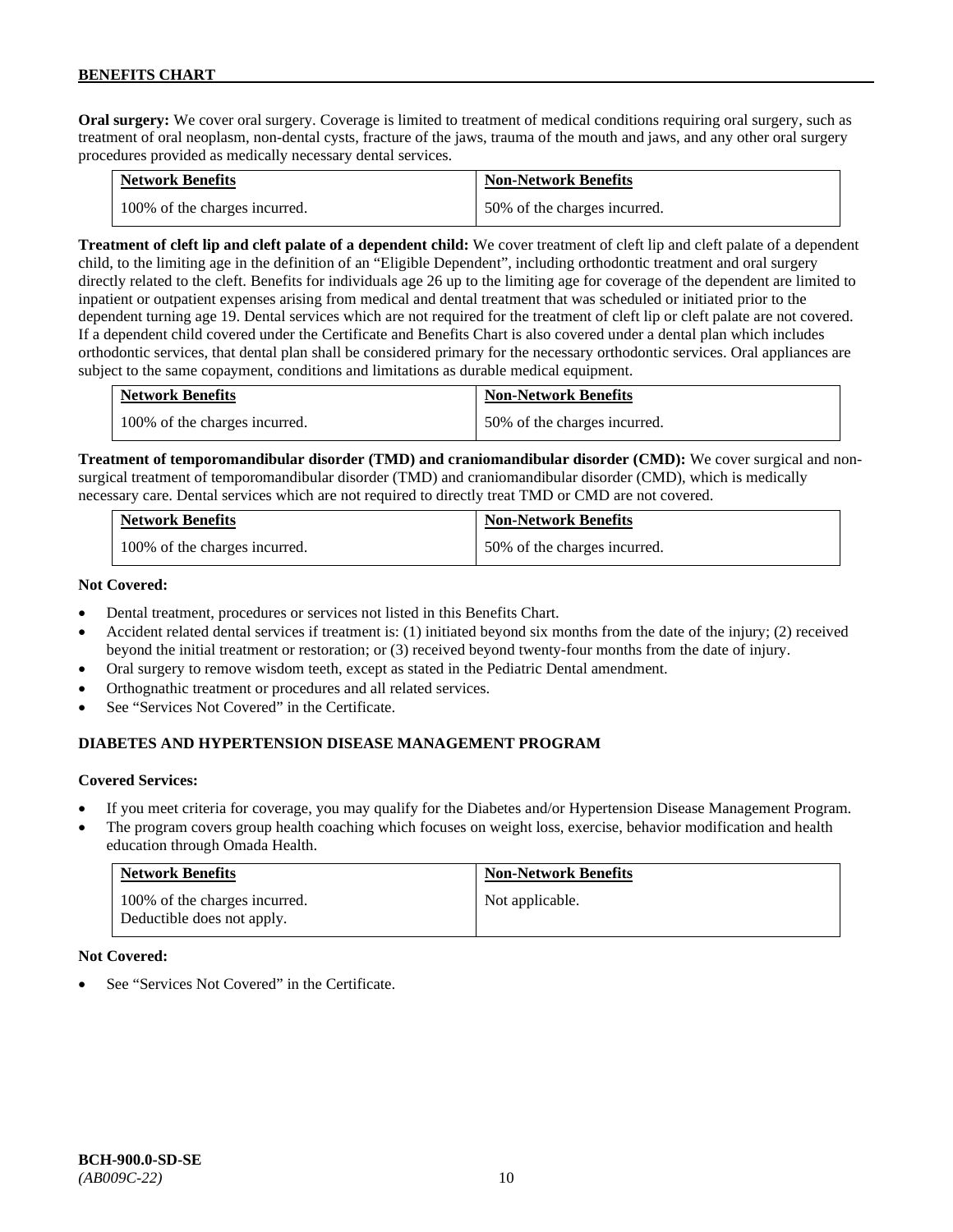# **DIABETIC EQUIPMENT AND SUPPLIES**

#### **Covered Services:**

We cover physician prescribed medically appropriate and necessary drugs and supplies used in the management and treatment of diabetes for insureds with gestational, Type I or Type II diabetes including durable diabetic equipment, measurement and administration aids, and disposable supplies, as described below. Certain items are only covered if your condition meets our coverage criteria and obtained through an authorized vendor. For more information on what we cover and any prior authorization requirements, call Member Services or log on to your "myHealthPartners" account at [healthpartners.com.](http://www.healthpartners.com/)

Insulin and medications for diabetes, including prescribed oral agents for controlling blood sugars and glucagon kits are covered as outpatient drugs under the "Prescription Drug Services" section.

**Pumps and pump supplies.** These include diabetic insulin pumps, diabetic infusion pumps and infusion pump supplies such as infusion sets, tubing, connectors and syringe reservoirs.

Covered insulin pumps that are not available from a DME vendor and only available through a retail pharmacy will be covered as described below. All other insulin pumps, infusion pumps and supplies must be obtained through an authorized durable medical equipment provider and cannot be obtained at a pharmacy.

| <b>Network Benefits</b>                                                                 | <b>Non-Network Benefits</b>  |
|-----------------------------------------------------------------------------------------|------------------------------|
| Pumps received at a pharmacy:<br>100% of the charges incurred.                          | 50% of the charges incurred. |
| Pumps received from a non-pharmacy approved<br>vendor:<br>100% of the charges incurred. |                              |

#### **All other durable equipment and diabetic supplies**

Durable Diabetic Equipment and Supplies. These include continuous glucose monitoring system (CGMS), transmitter, sensors and receivers, diabetic blood glucose monitors and control/calibrating solutions (for checking accuracy or testing equipment and test strips).

Disposable Diabetic Supplies. These are one-time use supplies, including syringes, lancets, lancet devices, blood and urine ketone test strips, and needles.

Certain diabetic supplies and equipment must be purchased at a pharmacy.

| <b>Network Benefits</b>                                                                                               | <b>Non-Network Benefits</b>  |
|-----------------------------------------------------------------------------------------------------------------------|------------------------------|
| If received through a pharmacy:<br>100% of the charges incurred.                                                      | 50% of the charges incurred. |
| If received through a non-pharmacy provider:<br>100% of the charges incurred if purchased from an<br>approved vendor. |                              |

#### **Limitations:**

- No more than a 93-day supply of diabetic supplies is covered and dispensed at a time.
- We require that certain diabetic supplies and equipment be purchased at a pharmacy.
- Diabetic supplies and equipment are limited to certain models and brands.
- Durable medical equipment and supplies must be obtained from or repaired by approved vendors.
- Covered services and supplies are based on established medical policies which are subject to periodic review and modification by the medical directors. Our coverage policy for diabetic supplies includes information on our required models and brands. These medical policies (medical coverage criteria) are available by calling Member Services, or logging on to your "myHealthPartners" account at [healthpartners.com.](http://www.healthpartners.com/)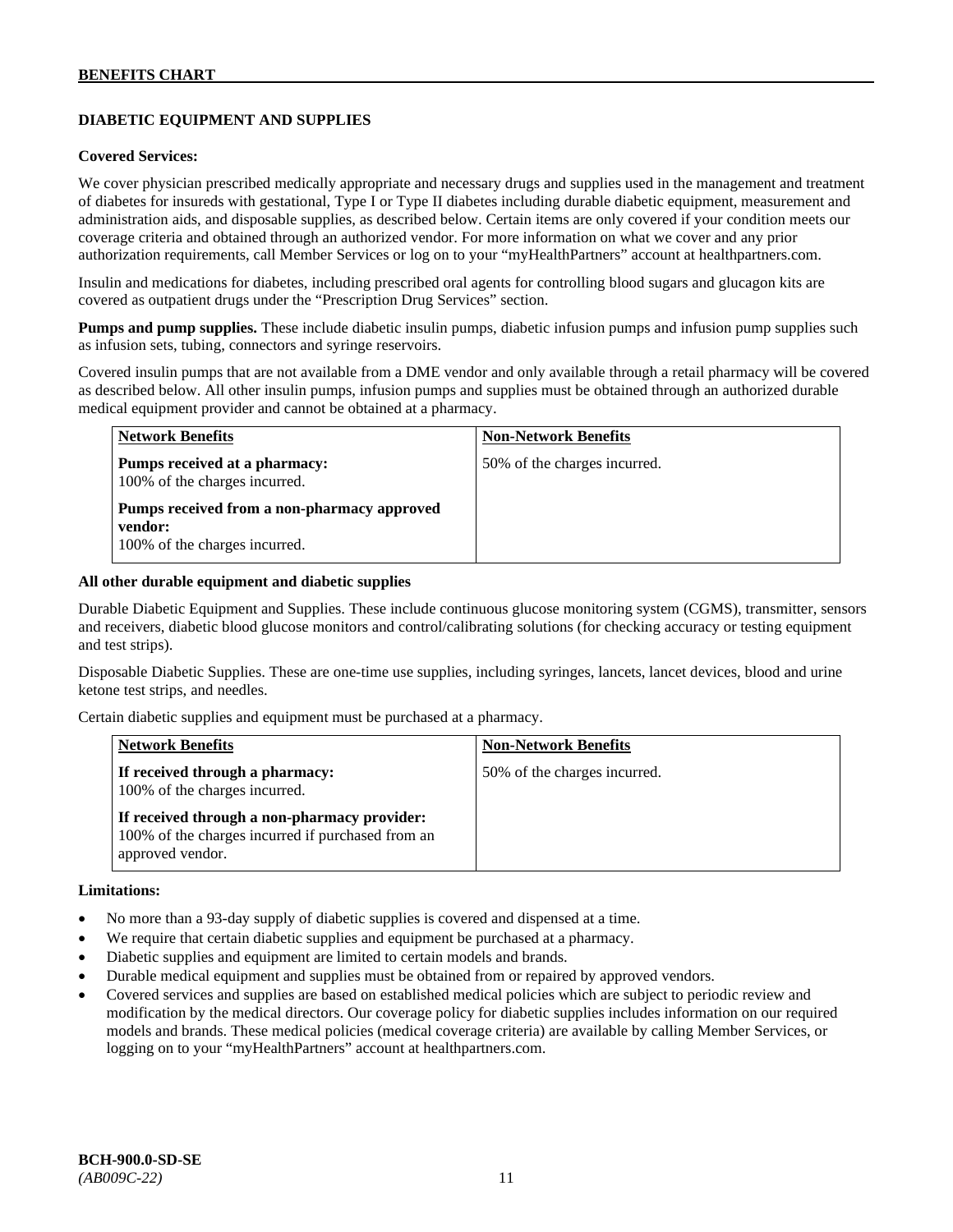### **Not Covered:**

- Replacement or repair of any covered items, if the items are (i) damaged or destroyed by misuse, abuse or carelessness, (ii) lost; or (iii) stolen.
- Duplicate or similar items.
- Labor and related charges for repair of any covered items which are more than the cost of replacement by an approved vendor.
- Batteries for monitors and equipment.
- Sales tax, mailing, delivery charges, service call charges.
- See "Services Not Covered" in the Certificate.

# **DIAGNOSTIC IMAGING SERVICES**

### **Covered Services:**

We cover diagnostic imaging, when ordered by a provider and provided in a clinic or outpatient hospital facility.

We cover services provided in a clinic or outpatient hospital facility. To see the benefit level for inpatient hospital or skilled nursing facility services, see benefits under Inpatient Hospital and Skilled Nursing Facility Services.

#### **Outpatient magnetic resonance imaging (MRI) and computed tomography (CT)**

| <b>Network Benefits</b>       | <b>Non-Network Benefits</b>  |
|-------------------------------|------------------------------|
| 100% of the charges incurred. | 50% of the charges incurred. |

### **All other outpatient diagnostic imaging services**

| <b>Network Benefits</b>       | <b>Non-Network Benefits</b>  |
|-------------------------------|------------------------------|
| 100% of the charges incurred. | 50% of the charges incurred. |

### **Preventive services (MRI/CT procedures are not considered preventive)**

Diagnostic imaging services associated with preventive services are covered at the benefit level shown in the "Preventive Services" section of this Benefits Chart.

### **Not Covered:**

See "Services Not Covered" in the Certificate.

# **DURABLE MEDICAL EQUIPMENT, PROSTHETICS, ORTHOTICS AND SUPPLIES**

### **Covered Services:**

We cover equipment, supplies and services, as described below. Certain items are only covered if your condition meets our coverage criteria. For more information on what we cover and any prior authorization requirements, call Member Services or log on to your "*my*HealthPartners" account at [healthpartners.com.](http://healthpartners.com/)

- Durable medical equipment, such as wheelchairs, ventilators, oxygen, oxygen equipment, continuous positive airway pressure (CPAP) devices, hospital beds, and related services.
- Prosthetics, including breast prostheses, artificial limbs and artificial eyes, and related supplies.
- Orthotics.
- Medical supplies, including splints, surgical stockings, casts and dressings.
- Enteral feedings.
- Special dietary treatment for Phenylketonuria (PKU) and oral amino acid based elemental formula if it meets our medical coverage criteria.

Diabetic equipment and supplies are covered under the "Diabetic Equipment and Supplies" section.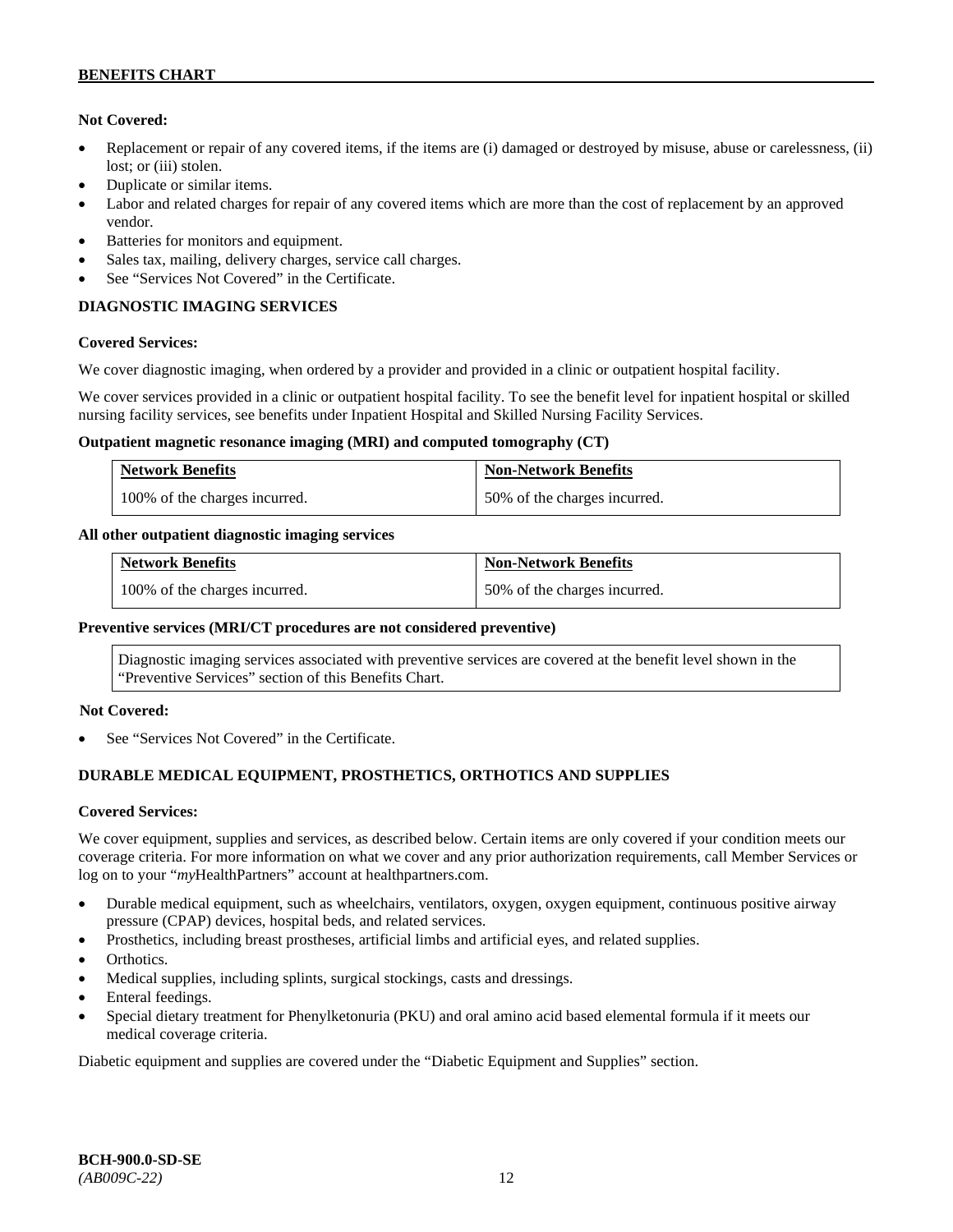### **Special dietary treatment for phenylketonuria (PKU) if it meets our medical coverage criteria**

We cover testing, diagnosis and treatment of phenylketonuria including dietary management, formulas, case management, intake and screening, assessment, comprehensive care planning and service referral.

| <b>Network Benefits</b>       | <b>Non-Network Benefits</b>  |
|-------------------------------|------------------------------|
| 100% of the charges incurred. | 50% of the charges incurred. |

### **Oral amino acid based elemental formula if it meets our medical coverage criteria**

| <b>Network Benefits</b>       | <b>Non-Network Benefits</b>  |
|-------------------------------|------------------------------|
| 100% of the charges incurred. | 50% of the charges incurred. |

#### **All other durable medical equipment, prosthetics, orthotics and supplies**

| <b>Network Benefits</b>       | <b>Non-Network Benefits</b>  |
|-------------------------------|------------------------------|
| 100% of the charges incurred. | 50% of the charges incurred. |

#### **Limitations:**

Coverage of durable medical equipment is limited by the following.

Payment will not exceed the cost of an alternate piece of equipment or service that is effective and medically necessary.

- For prosthetic benefits, other than oral appliances for cleft lip and cleft palate, payment will not exceed the cost of an alternate piece of equipment or service that is effective, medically necessary and enables Insureds to conduct standard activities of daily living.
- We reserve the right to determine if an item will be approved for rental vs. purchase.
- Durable medical equipment and supplies must be obtained from or repaired by approved vendors.
- Covered services and supplies are based on established medical policies which are subject to periodic review and modification by the medical or dental directors. Our coverage policy for diabetic supplies includes information on our required models and brands. These medical policies (medical coverage criteria) are available by calling Member Services, or logging on to your "*my*HealthPartners" account at [healthpartners.com.](http://www.healthpartners.com/)

### **Not Covered:**

Items which are not eligible for coverage include, but are not limited to:

- Replacement or repair of any covered items, if the items are (i) damaged or destroyed by misuse, abuse or carelessness, (ii) lost; or (iii) stolen.
- Duplicate or similar items.
- Labor and related charges for repair of any covered items which are more than the cost of replacement by an approved vendor.
- Sales tax, mailing, delivery charges, service call charges.
- Items which are primarily educational in nature or for hygiene, vocation, comfort, convenience or recreation.
- Communication aids or devices: equipment to create, replace or augment communication abilities including, but not limited to, speech processors, receivers, communication boards, or computer or electronic assisted communication.
- Hearing aids (implantable and external, including osseointegrated or bone anchored) and their fitting. This exclusion does not apply to cochlear implants.
- Eyeglasses, contact lenses and their fitting, measurement and adjustment, except as specifically described in this Benefits Chart.
- Hair prostheses (wigs).
- Household equipment which primarily has customary uses other than medical, such as, but not limited to, exercise cycles, air purifiers, central or unit air conditioners, water purifiers, non-allergenic pillows, mattresses or waterbeds.
- Household fixtures including, but not limited to, escalators or elevators, ramps, swimming pools and saunas.
- Modifications to the structure of the home including, but not limited to, its wiring, plumbing or charges for installation of equipment.
- Vehicle, car or van modifications including, but not limited to, hand brakes, hydraulic lifts and car carrier.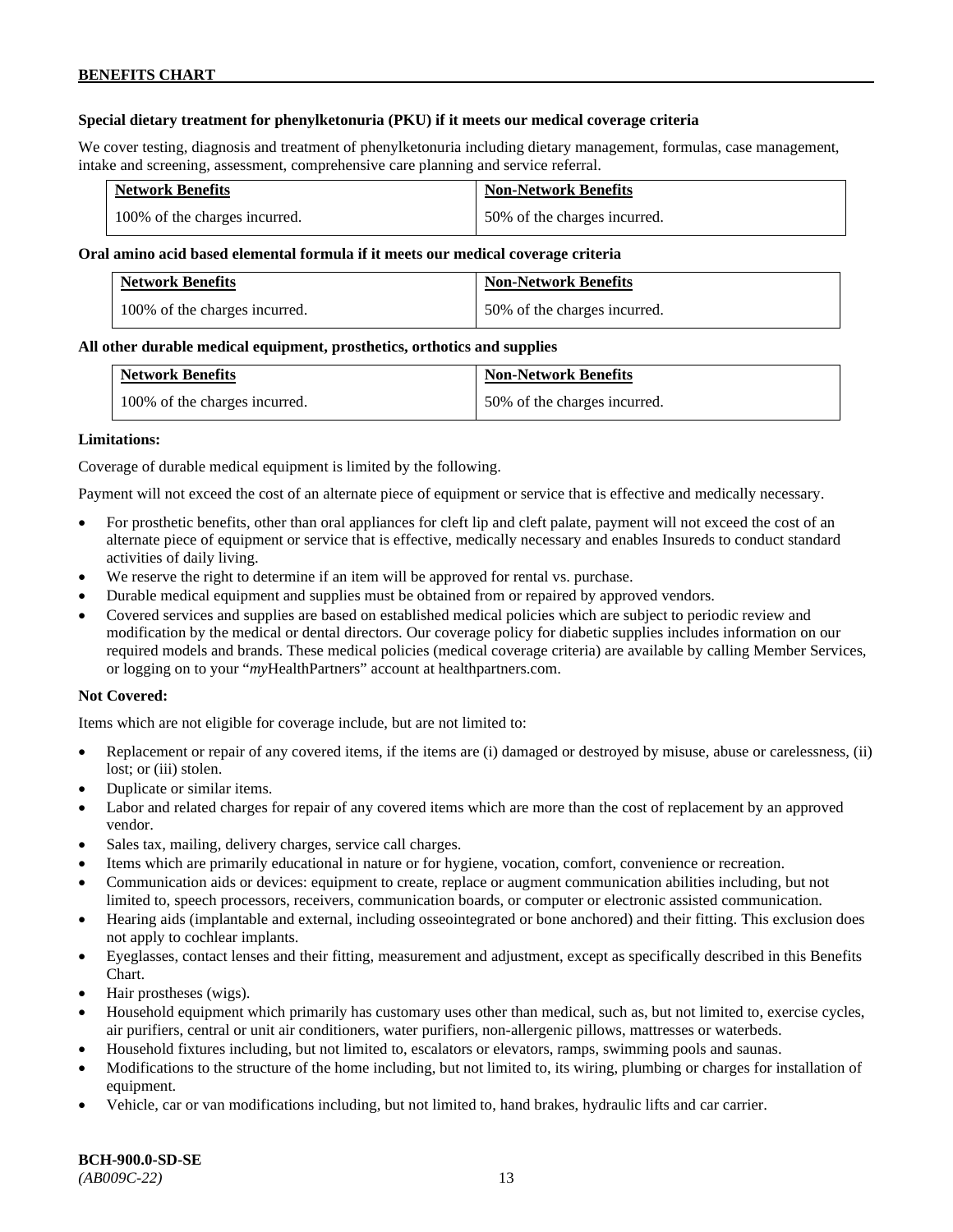- Rental equipment while owned equipment is being repaired by non-contracted vendors, beyond one month rental of medically necessary equipment.
- Other equipment and supplies, including, but not limited to, assistive devices, that we determine are not eligible for coverage.
- See "Services Not Covered" in the Certificate.

# **EMERGENCY AND URGENTLY NEEDED CARE SERVICES**

### **Covered Services:**

We cover services for emergency care and urgently needed care if the services are otherwise eligible for coverage under this Benefits Chart.

**Urgently needed care.** These are services to treat an unforeseen illness or injury:

- that are required in order to prevent a serious deterioration in your health; and
- that cannot be delayed until the next available clinic or office hours.

### **Urgently needed care at clinics**

| <b>Network Benefits</b>       | <b>Non-Network Benefits</b> |
|-------------------------------|-----------------------------|
| 100% of the charges incurred. | See Network Benefits.       |

**Emergency care.** These are services to treat:

- the sudden, unexpected onset of illness or injury which, if left untreated or unattended until the next available clinic or office hours, would result in hospitalization; or
- a condition requiring professional health services immediately necessary to preserve life or stabilize health.

Emergency care includes emergency services as defined in Division BB, Title I, Section 102 of the Consolidated Appropriations Act of 2021.

Emergency care also includes an immediate response service available on a 24-hour, seven-day-a-week basis for each child, or person, having a psychiatric crisis, a mental health crisis, or a mental health emergency.

When reviewing claims for coverage of emergency services, our medical director will take into consideration: (1) a reasonable layperson's belief that the circumstances required immediate medical care that could not wait until the next working day or next available clinic appointment; (2) the time of day and day of the week the care was provided; and (3) the presenting symptoms including, but not limited to, severe pain, to ensure that the decision to reimburse the emergency care is not made solely on the basis of the actual diagnosis.

### **Emergency care in a hospital emergency room, including professional services of a physician**

| <b>Network Benefits</b>       | <b>Non-Network Benefits</b> |
|-------------------------------|-----------------------------|
| 100% of the charges incurred. | See Network Benefits.       |

### **Inpatient emergency care in a hospital:**

| <b>Network Benefits</b>       | <b>Non-Network Benefits</b> |
|-------------------------------|-----------------------------|
| 100% of the charges incurred. | See Network Benefits.       |

### **Not Covered:**

See "Services Not Covered" in the Certificate.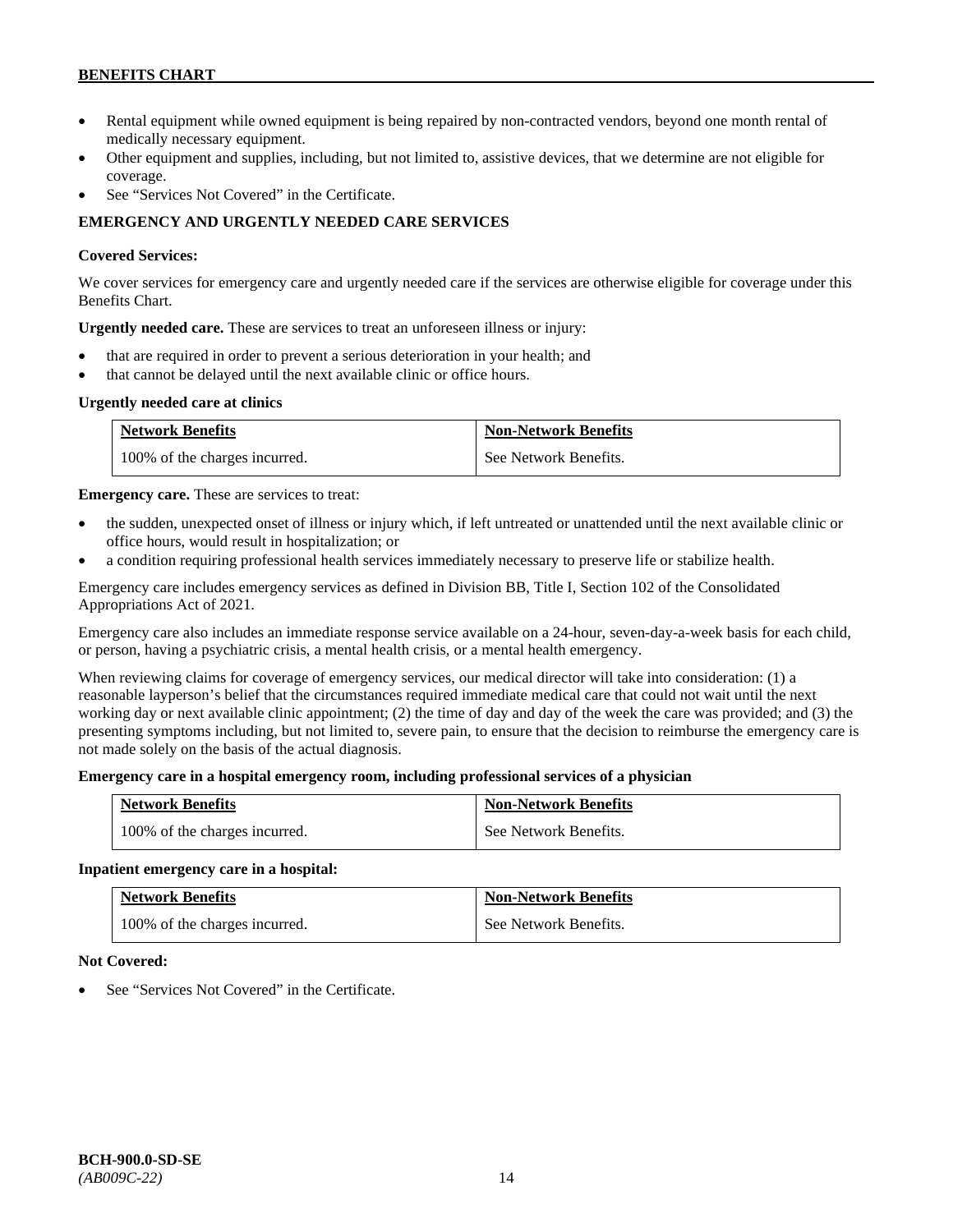## **GENE THERAPY**

#### **Covered Services:**

We cover gene therapy treatment that meets our current medical coverage criteria.

| <b>Network Benefits</b>                                                                                                                                                                                  | <b>Non-Network Benefits</b> |
|----------------------------------------------------------------------------------------------------------------------------------------------------------------------------------------------------------|-----------------------------|
| Coverage level is same as corresponding Network<br>Benefits, depending on type of service provided, such<br>as Office Visits for Illness or Injury, Inpatient or<br><b>Outpatient Hospital Services.</b> | No coverage.                |

#### **Limitations:**

- Gene therapy must be provided by a designated provider.
- Specific types of gene therapy are limited to therapies and conditions specified in our medical coverage criteria.

#### **Not Covered:**

See "Services Not Covered" in the Certificate.

### **HEALTH EDUCATION**

#### **Covered Services:**

We cover education for preventive services and education for the management of chronic health problems, such as diabetes. Coverage includes medical nutrition therapy that is provided by a certified, registered, or licensed health care professional.

We cover diabetic self-management training and education if:

- the service is provided by a physician, nurse, dietitian, pharmacist, or other licensed health care provider who satisfies the current academic eligibility requirements of the National Certification Board for Diabetic Educators and has completed a course in diabetes education and training or has been certified as a diabetes educator; and
- the training and education is based upon a diabetes program recognized by the American Diabetes Association or a diabetes program with a curriculum approved by the American Diabetes Association or the South Dakota Department of Health.

Coverage of diabetes self-management training is limited to Insureds:

- o who are newly diagnosed with diabetes or have received no prior diabetes education;
- o who require a change in current therapy;<br>o who have a co-morbid condition such heal
- who have a co-morbid condition such heart disease or renal failure; or
- o whose diabetes condition is unstable.

See "Diabetic Equipment and Supplies" to see what diabetic equipment and supplies we cover.

| <b>Network Benefits</b>                                     | <b>Non-Network Benefits</b>  |
|-------------------------------------------------------------|------------------------------|
| 100% of the charges incurred.<br>Deductible does not apply. | 50% of the charges incurred. |

#### **Not Covered:**

See "Services Not Covered" in the Certificate.

## **HOME HEALTH SERVICES**

### **Covered Services:**

We cover the following services:

- skilled nursing treatment in the home intended to provide a safe transition from other levels of care;
- physical therapy, occupational therapy, speech therapy, respiratory therapy and other therapeutic services;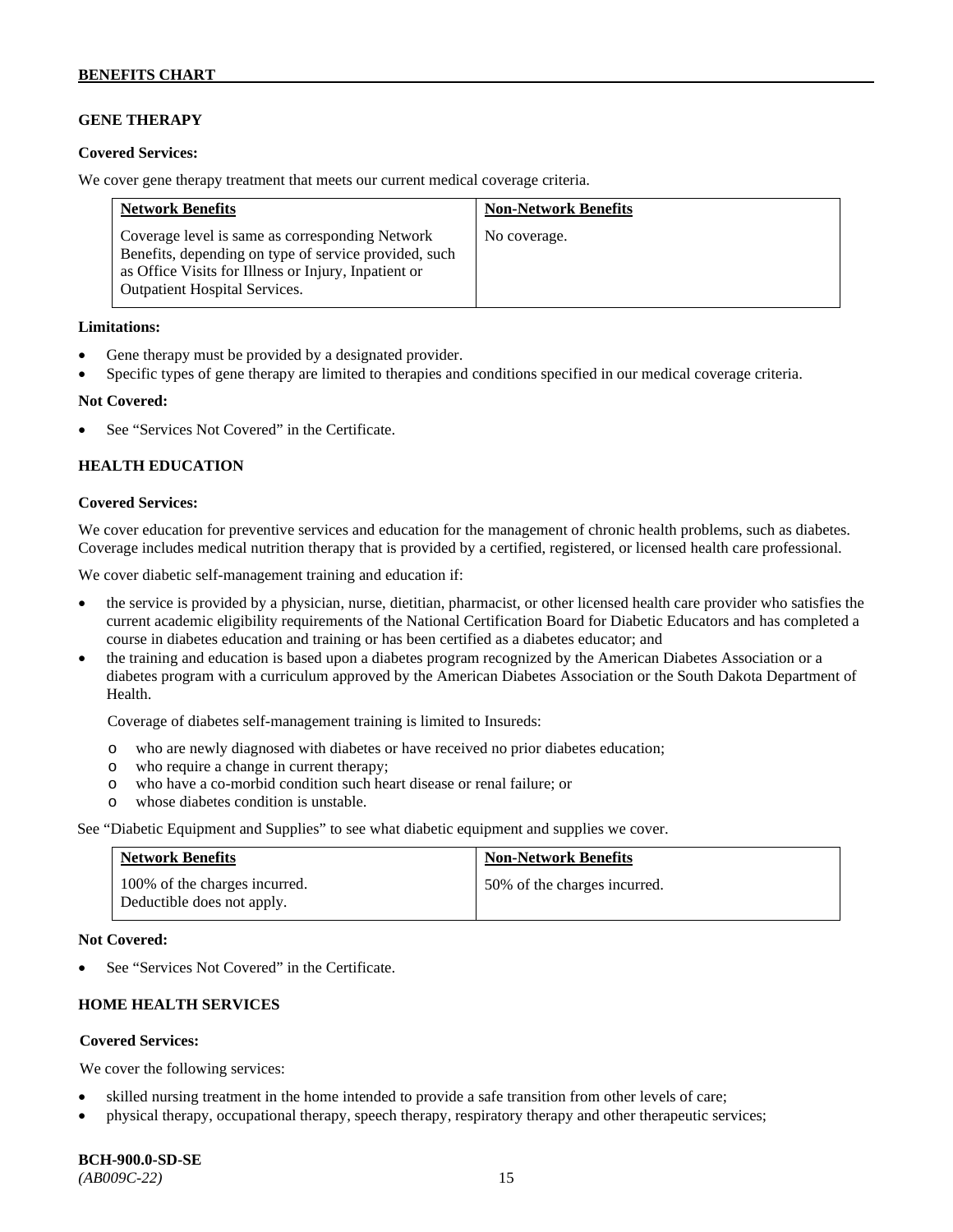- non-routine prenatal and postnatal services;
- routine postnatal well child visits, as described in the Coverage Criteria;
- phototherapy services for newborns. For phototherapy services for newborns and high risk prenatal services, supplies and equipment are included;
- home health aide services and other eligible home health services when provided in your home, if you are homebound (i.e., unable to leave home without considerable effort due to a medical condition. Lack of transportation does not constitute homebound status);
- total parenteral nutrition/intravenous ("TPN/IV") therapy, equipment, supplies and drugs in connection with IV therapy. IV line care kits are covered under Durable Medical Equipment. You do not need to be homebound to receive total parenteral nutrition/intravenous ("TPN/IV") therapy;
- palliative care benefits. Palliative care includes symptom management, education and establishing goals of care. We waive the requirement that you be homebound for a limited number of home visits for palliative care (as shown in this Benefits Chart), if you have a life-threatening, non-curable condition which has a prognosis of survival of two years or less. Additional palliative care visits are eligible under the home health services benefit if you are homebound and meet all other requirements defined in this section.

Home health services are eligible and covered only when they are:

- medically necessary; and
- provided as rehabilitative care, terminal care or maternity care; and
- ordered by a physician, and included in the written home care plan.

### **Physical therapy, occupational therapy, speech therapy, respiratory therapy, home health aide services and palliative care**

| <b>Network Benefits</b>       | <b>Non-Network Benefits</b>  |
|-------------------------------|------------------------------|
| 100% of the charges incurred. | 50% of the charges incurred. |

### **TPN/IV therapy, skilled nursing services, non-routine prenatal/postnatal services and phototherapy**

| Network Benefits              | <b>Non-Network Benefits</b>  |
|-------------------------------|------------------------------|
| 100% of the charges incurred. | 50% of the charges incurred. |

Each 24-hour visit (or shifts of up to 24-hour visits) equals one visit and counts toward the Maximum visits for all other services shown below. Any visit that lasts less than 24 hours, regardless of the length of the visit, will count as one visit toward the Maximum visits for all other services shown below. All visits must be medically necessary and benefit eligible.

### **Routine postnatal well child visit**

| <b>Network Benefits</b>                                     | <b>Non-Network Benefits</b>  |
|-------------------------------------------------------------|------------------------------|
| 100% of the charges incurred.<br>Deductible does not apply. | 50% of the charges incurred. |

#### **Maximum visits for palliative care**

If you are eligible to receive palliative care in the home and you are not homebound, there is a maximum of 12 visits per calendar year.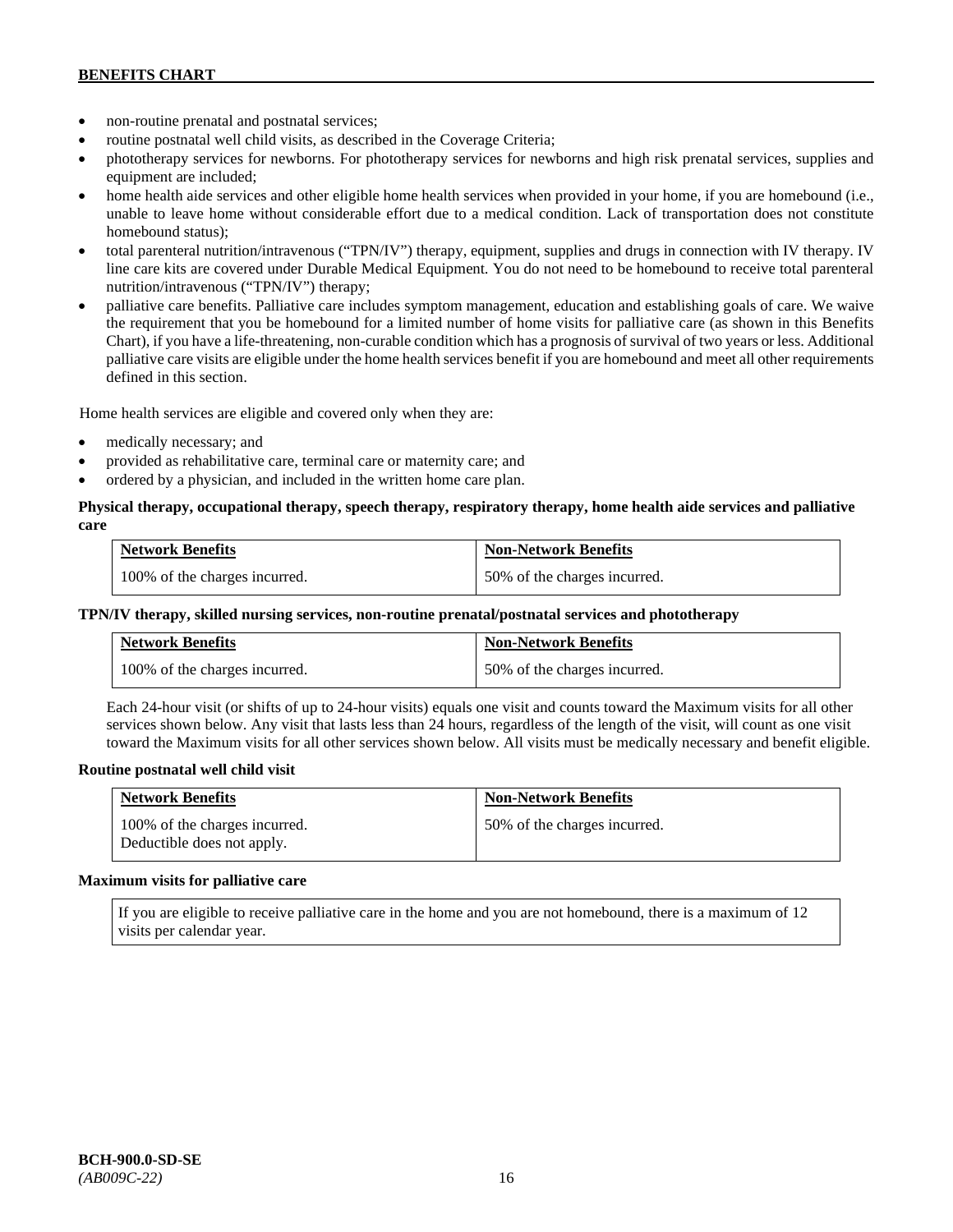### **Maximum visits for all other services**

| <b>Network Benefits</b>       | <b>Non-Network Benefits</b> |
|-------------------------------|-----------------------------|
| 120 visits per calendar year. | 60 visits per calendar year |

Each visit provided under the Network Benefits and Non-Network Benefits counts toward the maximums shown under both Maximum visits sections. The routine postnatal well child visit does not count toward the visit limit.

### **Limitations:**

- Home health services are not provided as a substitute for a primary caregiver in the home or as relief (respite) for a primary caregiver in the home. We will not reimburse family members or residents in your home for the above services.
- A service shall not be considered a skilled nursing service merely because it is performed by, or under the direct supervision of, a licensed nurse. Where a service (such as tracheotomy suctioning or ventilator monitoring) or like services, can be safely and effectively performed by a non-medical person (or self-administered), without the direct supervision of a licensed nurse, the service shall not be regarded as a skilled nursing service, whether or not a skilled nurse actually provides the service. The unavailability of a competent person to provide a non-skilled service shall not make it a skilled service when a skilled nurse provides it. Only the skilled nursing component of so-called "blended" services (i.e. services which include skilled and non-skilled components) are covered under this Benefits Chart.

### **Not Covered:**

- Financial or legal counseling services.
- Housekeeping or meal services in your home.
- Services provided by a family member or enrollee, or a resident in the enrollee's home.
- Vocational rehabilitation and recreational or educational therapy. Recreation therapy is therapy provided solely for the purpose of recreation, including, but not limited to: (a) requests for physical therapy or occupational therapy to improve athletic ability, and (b) braces or guards to prevent sports injuries.
- See "Services Not Covered" in the Certificate.

### **HOSPICE SERVICES**

### **Applicable Definitions:**

**Part-time.** This is up to two hours of service per day, more than two hours is considered continuous care.

**Continuous Care.** This is from two to twelve hours of service per day provided by a registered nurse, licensed practical nurse, or home health aide, during a period of crisis in order to maintain a terminally ill patient at home.

**Appropriate Facility.** This is a nursing home, hospice residence, or other inpatient facility.

**Custodial Care Related to Hospice Services.** This means providing assistance in the activities of daily living and the care needed by a terminally ill patient which can be provided by primary caregiver (i.e., family member or friend) who is responsible for the patient's home care.

### **Covered Services:**

**Hospice Program.** We cover the services described below if you are terminally ill and accepted as a hospice program participant. You must meet the eligibility requirements of the program, and elect to receive services through the hospice program. If you elect to receive hospice services, you do so in lieu of curative treatment for your terminal illness for the period you are enrolled in the hospice program.

**Eligibility:** In order to be eligible to be enrolled in the hospice program, you must: (1) be a terminally ill patient (prognosis of six months or less); (2) have chosen a palliative treatment focus (i.e., emphasizing comfort and supportive services rather than treatment attempting to cure the disease or condition); and (3) continue to meet the terminally ill prognosis as reviewed by our medical director or his or her designee over the course of care. You may withdraw from the hospice program at any time.

**Eligible Services:** Hospice services include the following services provided in accordance with an approved hospice treatment plan.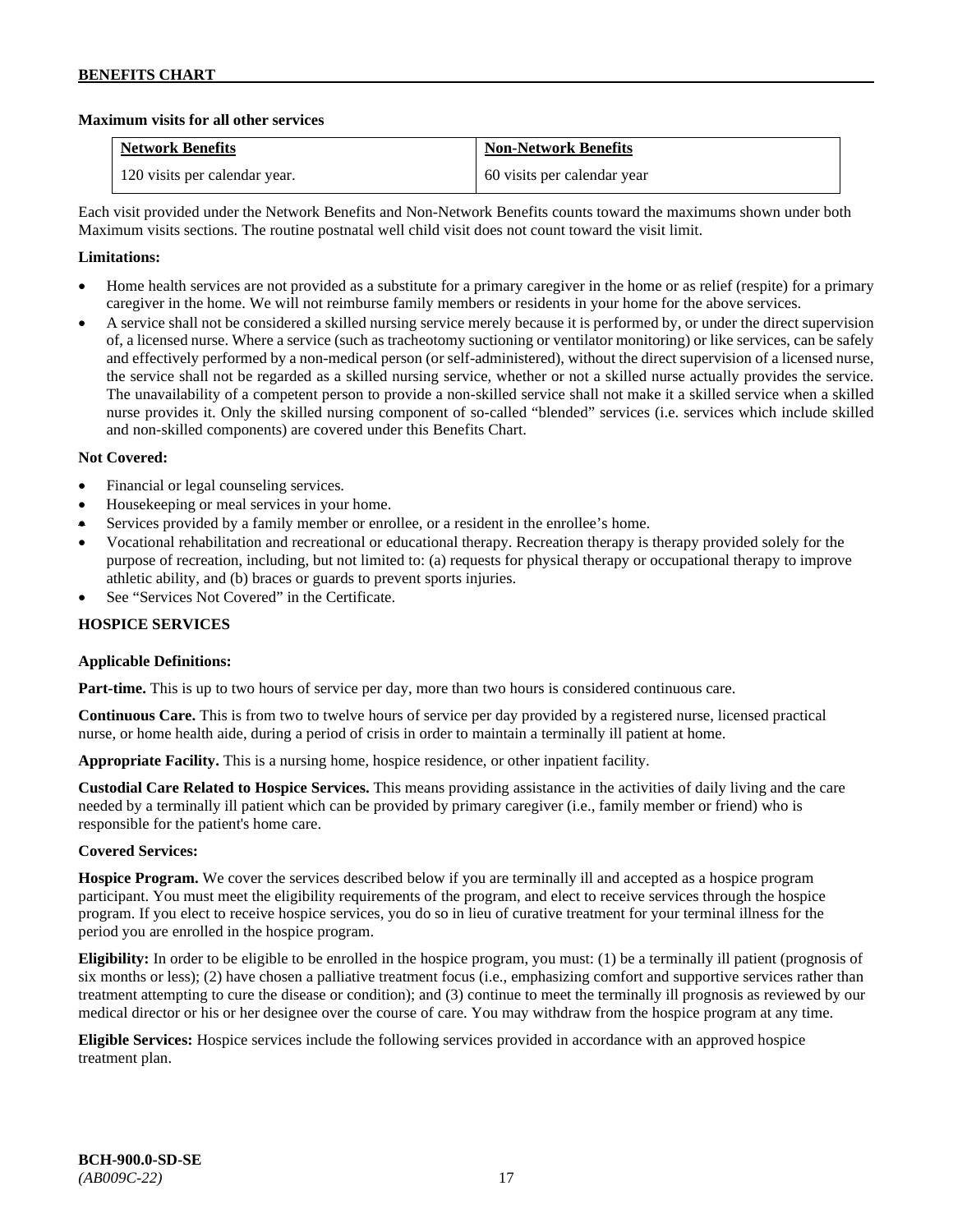- Inpatient Services: We cover inpatient services in a hospital facility.
- Home Health Services:
	- Part-time care provided in your home by an interdisciplinary hospice team (which may include a physician, nurse, social worker, and spiritual counselor) and medically necessary home health services are covered.
	- o One or more periods of continuous care in your home or in a setting which provides day care for pain or symptom management, when medically necessary, will be covered.
- Other Services:
	- o Respite care is covered for care in your home or in an appropriate facility, to give your primary caregivers (i.e., family members or friends) rest and/or relief when necessary in order to maintain a terminally ill patient at home*.*
	- o Medically necessary medications for pain and symptom management.
	- o Semi-electric hospital beds and other durable medical equipment are covered.
	- o Emergency and non-emergency care is covered.

| <b>Network Benefits</b>       | <b>Non-Network Benefits</b>  |
|-------------------------------|------------------------------|
| 100% of the charges incurred. | 50% of the charges incurred. |

Respite care is limited to five episodes, up to five days per episode. Inpatient hospice services are limited to 15 days per lifetime.

# **Not Covered:**

- Financial or legal counseling services.
- Housekeeping or meal services in your home.
- Custodial or maintenance care related to hospice services, whether provided in the home or in a nursing home.
- Any service not specifically described as covered services under this hospice services benefits.
- Any services provided by members of your family or residents in your home.
- See "Services Not Covered" in the Certificate.

# **HOSPITAL AND SKILLED NURSING FACILITY SERVICES**

### **Covered Services:**

We cover services as described below.

### **Medical or surgical hospital services**

**Inpatient hospital services:** We cover the following medical or surgical services, for the treatment of acute illness or injury, which require the level of care only provided in an acute care facility. These services must be authorized by a physician.

Inpatient hospital services include: room and board; the use of operating or maternity delivery rooms; intensive care facilities; newborn nursery facilities; general nursing care, anesthesia, laboratory and diagnostic imaging services, reconstructive surgery, radiation therapy, physical therapy, prescription drugs or other medications administered during treatment, blood and blood products (unless replaced), and blood derivatives, and other diagnostic or treatment related hospital services; physician and other professional medical and surgical services provided while in the hospital, including gender confirmation surgery that meets medical coverage criteria.

Services for items for personal convenience, such as television rental, are not covered.

We cover, following a vaginal delivery, a minimum of 48 hours of inpatient care for the mother and newborn child. We cover, following a caesarean section delivery, a minimum of 96 hours of inpatient care for the mother and newborn child. If the duration of inpatient care is less than these minimums, we also cover a minimum of one home visit by a registered nurse for post-delivery care, within 4 days of discharge of the mother and newborn child. Services provided by the registered nurse include, but are not limited to, parent education, assistance and training in breast and bottle feeding, and conducting any necessary and appropriate clinical tests. We shall not provide any compensation or other non-medical remuneration to encourage a mother and newborn to leave inpatient care before the duration minimums specified.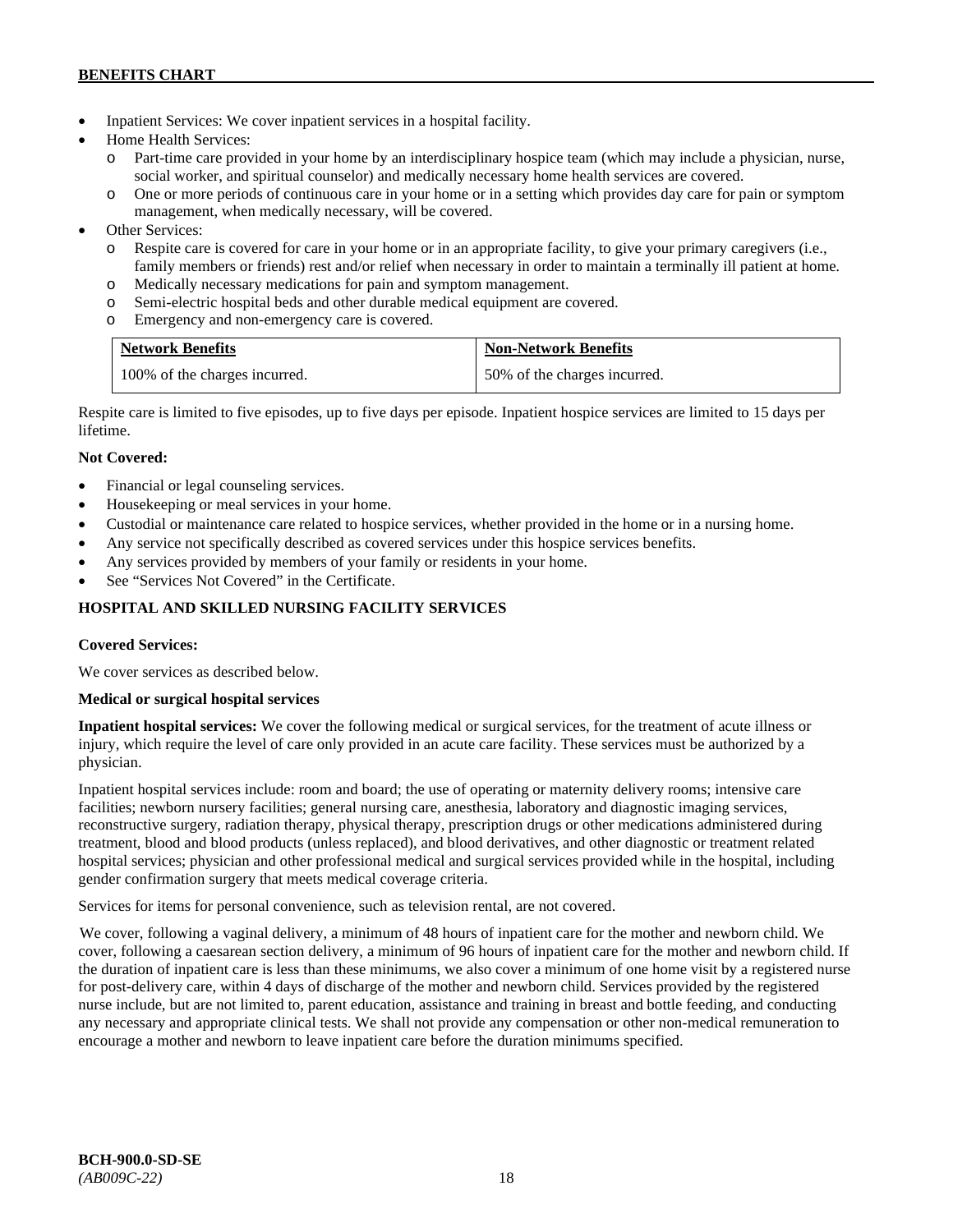Group health plans and health insurance issuers generally may not, under Federal law, restrict benefits for any hospital length of stay in connection with childbirth for the mother of newborn child to less than 48 hours following a vaginal delivery, or less than 96 hours following a caesarean section. However, Federal law generally does not prohibit the mother's or newborn's attending provider, after consulting with the mother, from discharging the mother or her newborn earlier than 48 hours (or 96 hours as applicable). In any case plans and issuers may not, under Federal law, require that a provider obtain authorization from the plan or the insurance issuer for prescribing a length of stay not in excess of 48 hours (or 96 hours).

| <b>Network Benefits</b>       | <b>Non-Network Benefits</b>  |
|-------------------------------|------------------------------|
| 100% of the charges incurred. | 50% of the charges incurred. |

Each insured's admission or confinement, including that of a newborn child, is separate and distinct from the admission or confinement of any other insured.

#### **Outpatient hospital, ambulatory care or surgical facility services:**

We cover the following medical and surgical services, for diagnosis or treatment of illness or injury on an outpatient basis. These services must be authorized by a physician.

Outpatient services include: use of operating rooms, maternity delivery rooms or other outpatient departments, rooms or facilities; and the following outpatient services: general nursing care, anesthesia, laboratory and diagnostic imaging services, reconstructive surgery, radiation therapy, physical therapy, drugs administered during treatment, blood and blood products (unless replaced), and blood derivatives, and other diagnostic or treatment related outpatient services; physician and other professional medical and surgical services provided while an outpatient, including gender confirmation surgery that meets medical coverage criteria.

Prior authorization by our medical director is required for new, experimental or reconstructive technologies or procedures. Requests must be submitted prior to performing the technology or procedure.

To see the benefit level for diagnostic imaging services, laboratory services and physical therapy, see benefits under Diagnostic Imaging Services, Laboratory Services and Physical Therapy in this Benefits Chart.

| <b>Network Benefits</b>       | <b>Non-Network Benefits</b>  |
|-------------------------------|------------------------------|
| 100% of the charges incurred. | 50% of the charges incurred. |

**Skilled nursing facility care:** We cover room and board, daily skilled nursing and related ancillary services for post-acute treatment and rehabilitative care of illness or injury that meets medical coverage criteria.

| <b>Network Benefits</b>                        | <b>Non-Network Benefits</b>                    |
|------------------------------------------------|------------------------------------------------|
| 100% of the charges incurred.                  | 50% of the charges incurred.                   |
| Limited to a 90 day maximum per calendar year. | Limited to a 90 day maximum per calendar year. |

Each day of services provided under the Network Benefits and Non-Network Benefits, combined, applies toward the maximums shown above.

### **Not Covered:**

- Services for items for personal convenience, such as television rental, are not covered.
- See "Services Not Covered" in the Certificate.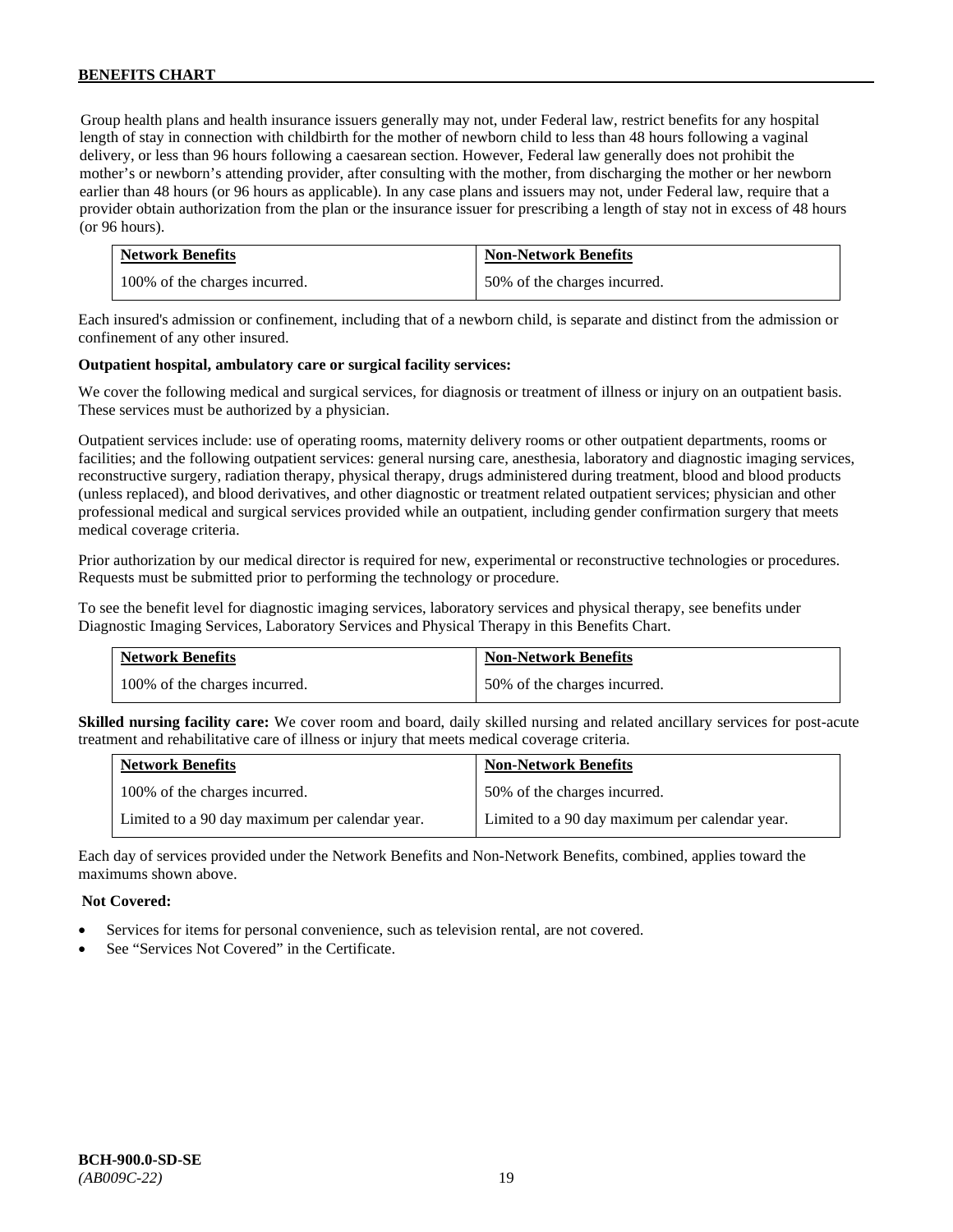# **INFERTILITY DIAGNOSIS**

### **Covered Services:**

We cover the diagnosis of infertility. These services include diagnostic procedures and tests provided in connection with an infertility evaluation, office visits and consultations to diagnose infertility.

| <b>Network Benefits</b>       | <b>Non-Network Benefits</b>  |
|-------------------------------|------------------------------|
| 100% of the charges incurred. | 50% of the charges incurred. |

Coverage is limited to office visits and consultations to diagnose infertility. Treatment is not covered.

### **Not Covered:**

- Infertility/fertility treatment, including but not limited to, office visits, laboratory services, diagnostic imaging services and fertility drugs; reversal of sterilization; and sperm, ova or embryo acquisition, retrieval or storage; however, we cover office visits and consultations to diagnose infertility.
- Services related to the establishment of surrogate pregnancy and fees for a surrogate. However, pregnancy and maternity services are covered for an insured under this Benefits Chart, including a surrogate pregnancy.
- See "Services Not Covered" in the Certificate.

### **LABORATORY SERVICES**

#### **Covered Services:**

We cover laboratory tests when ordered by a provider and provided in a clinic or outpatient hospital facility.

We cover services provided in a clinic or outpatient hospital facility. To see the benefit level for inpatient hospital or skilled nursing facility services, see benefits under Inpatient Hospital and Skilled Nursing Facility Services.

### **Prostate-specific antigen (PSA) testing**

| <b>Network Benefits</b>       | <b>Non-Network Benefits</b>  |
|-------------------------------|------------------------------|
| 100% of the charges incurred. | 50% of the charges incurred. |

#### **All other laboratory services**

#### **Services for illness or injury**

| <b>Network Benefits</b>       | Non-Network Benefits         |
|-------------------------------|------------------------------|
| 100% of the charges incurred. | 50% of the charges incurred. |

### **Preventive Services**

Laboratory services associated with preventive services are covered at the benefit level shown in the "Preventive Services" section of this Benefits Chart.

#### **Not Covered:**

See "Services Not Covered" in the Certificate.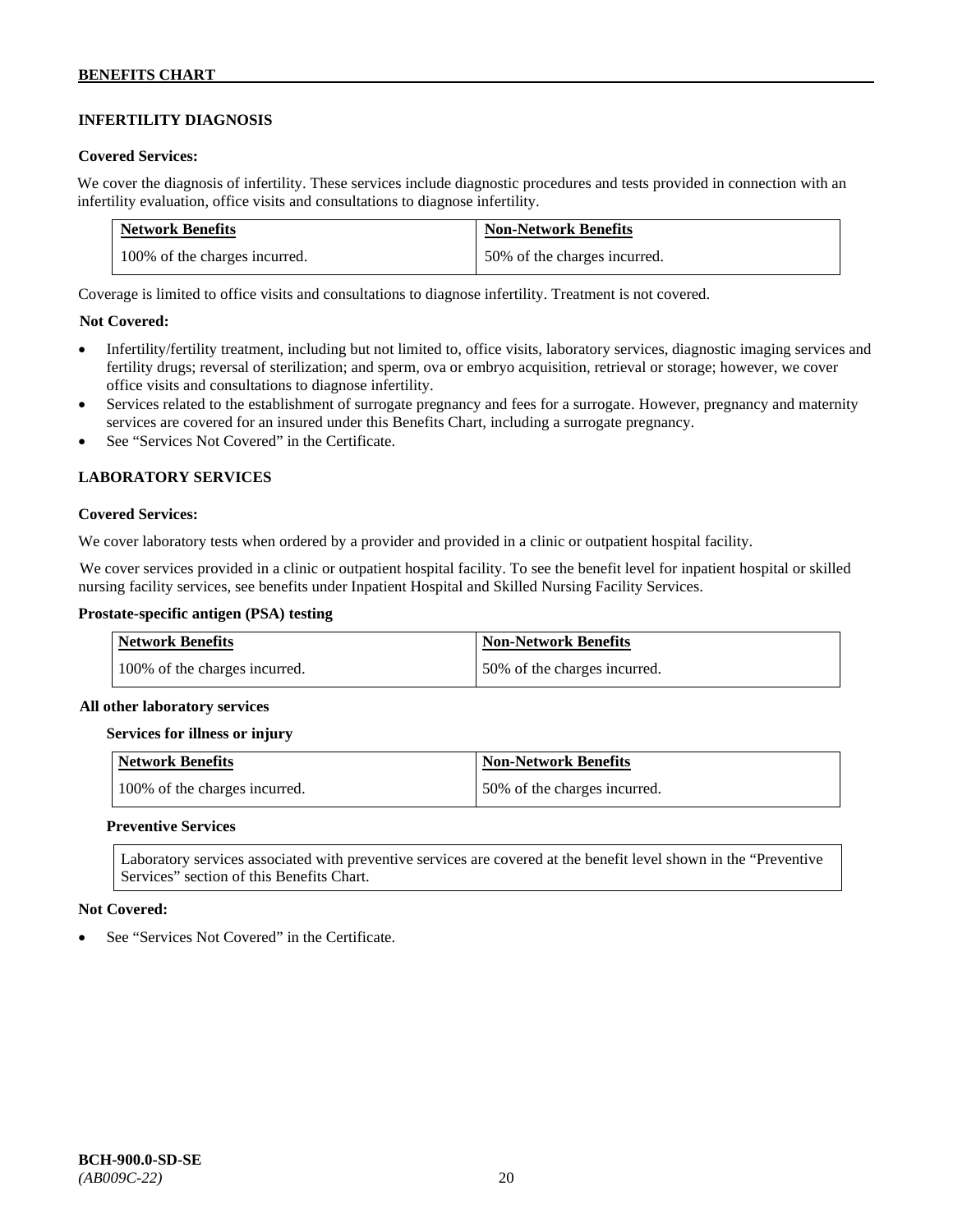# **MASTECTOMY RECONSTRUCTION BENEFIT**

#### **Covered Services:**

We cover reconstruction of the breast on which the mastectomy has been performed; surgery and reconstruction of the other breast to produce symmetrical appearance, and prostheses and physical complications of all stages of mastectomy, including lymphedemas.

| <b>Network Benefits</b>                              | <b>Non-Network Benefits</b>                           |
|------------------------------------------------------|-------------------------------------------------------|
| Coverage level is same as corresponding Network      | Coverage level is same as corresponding Non-Network   |
| Benefits, depending on type of service provided such | Benefits, depending on type of service provided, such |
| as Office Visits for Illness or Injury, Inpatient or | as Office Visits for Illness or Injury, Inpatient or  |
| Outpatient Hospital Services.                        | <b>Outpatient Hospital Services.</b>                  |

#### **Not Covered:**

See "Services Not Covered" in the Certificate.

### **MEDICATION THERAPY DISEASE MANAGEMENT PROGRAM**

#### **Covered Services:**

If you meet our criteria for coverage, you may qualify for our Medication Therapy Disease Management Program.

The program covers consultations with a designated network pharmacist.

Covered services are based on established medical policies, which are subject to periodic review and modification by the medical directors. These medical policies (medical coverage criteria) are available online at [healthpartners.com](http://www.healthpartners.com/) or by calling Member Services.

| <b>Network Benefits</b>                                     | <b>Non-Network Benefits</b> |
|-------------------------------------------------------------|-----------------------------|
| 100% of the charges incurred.<br>Deductible does not apply. | No coverage.                |

#### **Not Covered:**

See "Services Not Covered" in the Certificate.

### **OFFICE VISITS FOR ILLNESS OR INJURY**

#### **Covered Services:**

We cover the following when medically necessary: professional medical and surgical services and related supplies, including biofeedback, of physicians and other health care providers; blood and blood products (unless replaced) and blood derivatives.

We cover diagnosis and treatment of illness or injury to the eyes. Where contact or eyeglass lenses are prescribed as medically necessary for the post-operative treatment of cataracts or for the treatment of aphakia, acute or chronic corneal pathology, or keratoconus, we cover the initial evaluation, lenses and fitting. Insureds must pay for lens replacement beyond the initial pair.

We cover medically necessary professional services by a licensed physician or audiologist appropriate for the treatment of hearing impairment to a person under the age of 19. Hearing aids are not covered.

Services received via video, e-visit or telephone are covered under the "Telehealth/Telemedicine Services" section.

#### **Office visits**

| <b>Network Benefits</b>       | <b>Non-Network Benefits</b>  |
|-------------------------------|------------------------------|
| 100% of the charges incurred. | 50% of the charges incurred. |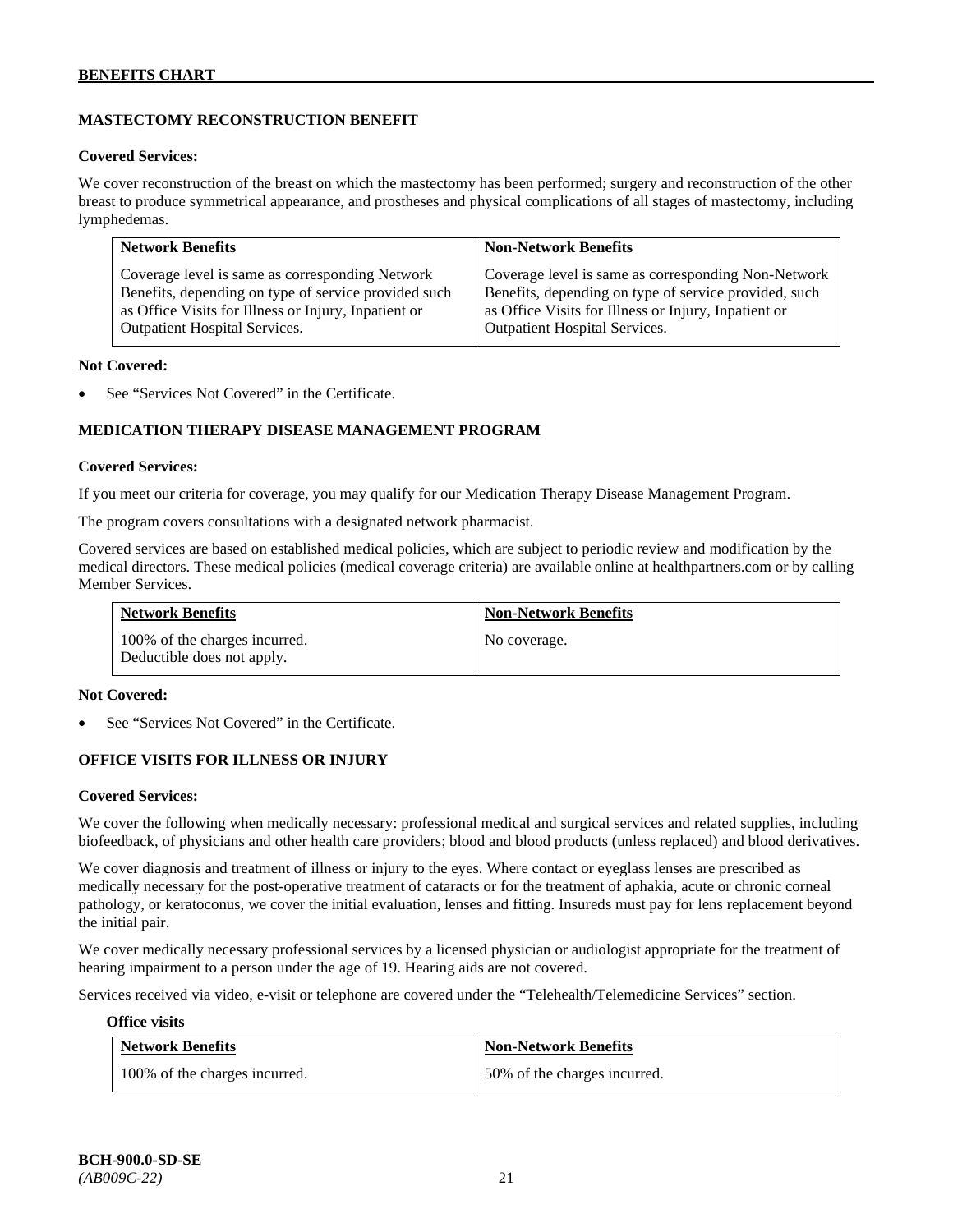### **Convenience clinics**

| <b>Network Benefits</b>       | <b>Non-Network Benefits</b>  |
|-------------------------------|------------------------------|
| 100% of the charges incurred. | 50% of the charges incurred. |

#### **Injections administered in a physician's office, other than immunizations:**

### **Allergy Injections**

| <b>Network Benefits</b>       | <b>Non-Network Benefits</b>  |
|-------------------------------|------------------------------|
| 100% of the charges incurred. | 50% of the charges incurred. |

#### **All other injections**

| <b>Network Benefits</b>       | <b>Non-Network Benefits</b>  |
|-------------------------------|------------------------------|
| 100% of the charges incurred. | 50% of the charges incurred. |

#### **Not Covered:**

- Court ordered treatment.
- See "Services Not Covered" in the Certificate.

### **PEDIATRIC EYEWEAR**

#### **Covered Services:**

- We cover pediatric eyewear for children.
- Routine eye exams are covered under the "Preventive Services" section.

| <b>Network Benefits</b>       | <b>Non-Network Benefits</b> |
|-------------------------------|-----------------------------|
| 100% of the charges incurred. | No coverage.                |

#### **Limitations:**

- Coverage under this provision will continue until the end of the month in which the child turns age 19.
- Limited to one of the following per calendar year:
	- o one pair of eyeglasses including one set of prescription lenses, frames from our designated eyewear collection, and anti-scratch coating; or
	- o one pair of non-disposable contact lenses; or
	- a one-year supply of disposable contact lenses.
- Contact lens fittings are limited to two per calendaryear.

### **Not Covered:**

- Frames that are not included in our designated eyewear collection. However, one pair of lenses will be covered if an insured chooses frames outside our designated eyewear collection.
- More than one pair of lenses or frames or non-disposable contacts per calendar year, regardless of the reason. This includes replacement of eyeglasses or contact lenses due to loss, breakage, theft, or change in prescription.
- Safety glasses or goggles for sports or vocational reasons.
- Upgrades including, but not limited to, UV protection and no-line multifocal lenses.
- See "Services Not Covered" in the Certificate.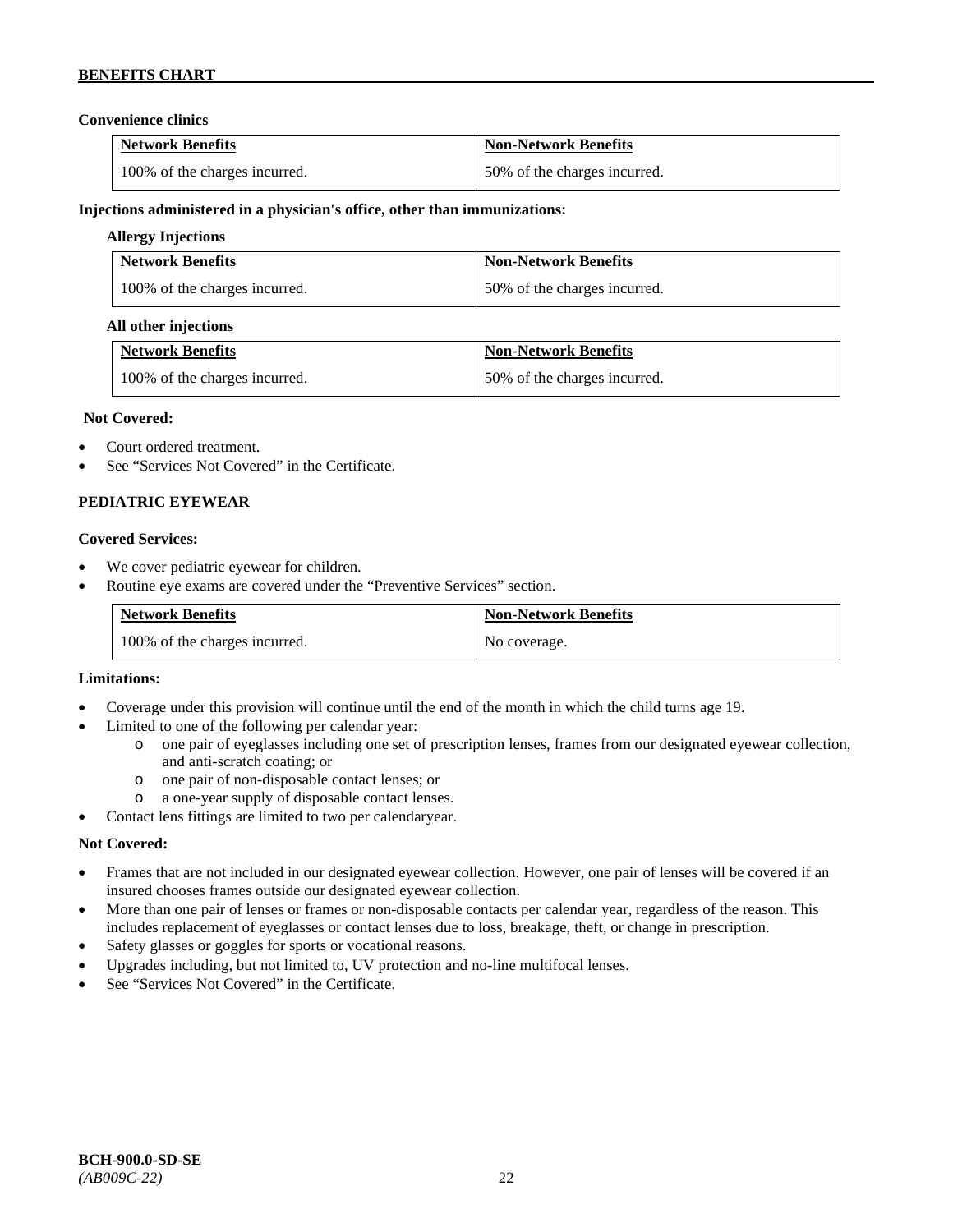# **PHYSICAL THERAPY, OCCUPATIONAL THERAPY AND SPEECH THERAPY**

#### **Covered Services:**

We cover the following physical therapy, occupational therapy and speech therapy services:

- Medically necessary rehabilitative care to correct the effects of illness or injury.
- Habilitative care rendered for congenital, developmental or medical conditions which have significantly limited the successful initiation of normal speech and normal motor development.

Massage therapy which is performed in conjunction with other treatment/modalities by a physical or occupational therapist, is part of a prescribed treatment plan and is not billed separately is covered.

We cover services provided in a clinic. We also cover physical therapy provided in an outpatient hospital facility. To see the benefit level for inpatient hospital or skilled nursing facility services, see benefits under Inpatient Hospital and Skilled Nursing Facility Services.

#### **Rehabilitative care**

| <b>Network Benefits</b>       | <b>Non-Network Benefits</b>  |
|-------------------------------|------------------------------|
| 100% of the charges incurred. | 50% of the charges incurred. |

### **Habilitative care**

| <b>Network Benefits</b>       | <b>Non-Network Benefits</b>  |
|-------------------------------|------------------------------|
| 100% of the charges incurred. | 50% of the charges incurred. |

#### **Not Covered:**

- Massage therapy for the purpose of comfort or convenience of the Insured.
- See "Services Not Covered" in the Certificate.

### **PRE-DIABETES DISEASE MANAGEMENT PROGRAM**

#### **Covered Services:**

If you meet our criteria for coverage, you may qualify for the Pre-diabetes Disease Management Program through Omada Health.

The program covers group health coaching which focuses on weight loss, exercise, behavior modification and health education at select locations determined by the plan.

| <b>Network Benefits</b>                                     | <b>Non-Network Benefits</b> |
|-------------------------------------------------------------|-----------------------------|
| 100% of the charges incurred.<br>Deductible does not apply. | Not applicable.             |

#### **Not Covered:**

See "Services Not Covered" in the Certificate.

### **PRESCRIPTION DRUG SERVICES**

#### **Covered Services:**

We cover prescription drugs and medications, which can be self-administered or are administered in a physician's office. We will not exclude coverage of off-label use of drugs to treat cancer or life threatening conditions on the grounds that the drug has not been approved by the FDA for that indication if that drug is recognized for the treatment of such indication in one of the standard reference compendia and when an appropriate level of evidence or medical necessity is met.

#### **For Network Benefits, drugs and medications must be obtained at a Network Pharmacy.**

**If a copayment is required, you must pay one copayment for each 31-day supply, or portion thereof, unless otherwise indicated below.**

**BCH-900.0-SD-SE**  *(AB009C-22)* 23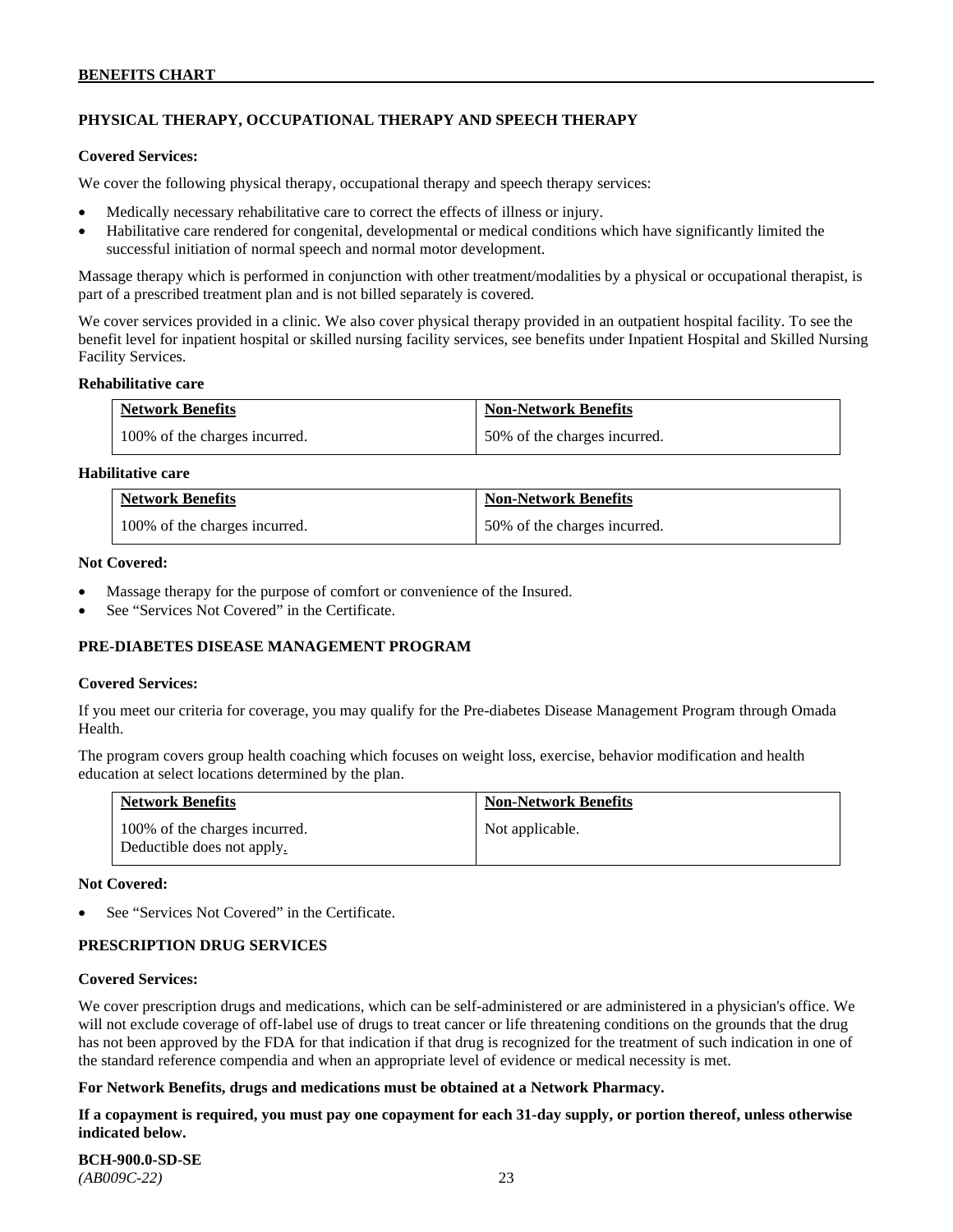# **Outpatient drugs (except as specified below)**

| <b>Network Benefits</b>                                                                                                                                      | <b>Non-Network Benefits</b>  |
|--------------------------------------------------------------------------------------------------------------------------------------------------------------|------------------------------|
| 100% of the charges incurred for formulary drugs.                                                                                                            | 50% of the charges incurred. |
| Formulary insulin is considered preventive and is not<br>subject to your deductible. In no event will your cost<br>for a formulary insulin drug exceed \$25. |                              |
| Non-formulary drugs are covered at 80% of the<br>charges incurred.                                                                                           |                              |

# **Mail order drugs**

| <b>Network Benefits</b>                                                                                                                                                                                                                               | <b>Non-Network Benefits</b>                                                                                                |
|-------------------------------------------------------------------------------------------------------------------------------------------------------------------------------------------------------------------------------------------------------|----------------------------------------------------------------------------------------------------------------------------|
| For your convenience, you may also get up to a 93-day<br>supply of outpatient prescription drugs that can be self-<br>administered through the designated mail order service.<br>Specialty drugs are not available through the mail order<br>service. | See Network mail order drugs benefit.<br>Mail order drugs are only available through the<br>designated mail order service. |

### **Specialty drugs that are self-administered**

| <b>Network Benefits</b>                                                                                                                    | <b>Non-Network Benefits</b> |
|--------------------------------------------------------------------------------------------------------------------------------------------|-----------------------------|
| 100% of the charges incurred.                                                                                                              | No coverage.                |
| For Network Benefits, specialty drugs are limited to<br>drugs on the specialty drug list and must be obtained<br>from a designated vendor. |                             |

### **Drugs for treatment of growth deficiency**

| <b>Network Benefits</b>                                                                                                                            | <b>Non-Network Benefits</b>  |
|----------------------------------------------------------------------------------------------------------------------------------------------------|------------------------------|
| 100% of the charges incurred.                                                                                                                      | 50% of the charges incurred. |
| For Network Benefits, growth deficiency drugs are<br>limited to drugs on the specialty drug list and must be<br>obtained from a designated vendor. |                              |

# **Tobacco cessation drugs are covered for all FDA-approved tobacco cessation drugs**

| <b>Network Benefits</b>                                     | <b>Non-Network Benefits</b>  |
|-------------------------------------------------------------|------------------------------|
| 100% of the charges incurred.<br>Deductible does not apply. | 50% of the charges incurred. |

# **Contraceptive drugs**

| <b>Network Benefits</b>                                                                                                                                         | <b>Non-Network Benefits</b>  |
|-----------------------------------------------------------------------------------------------------------------------------------------------------------------|------------------------------|
| 100% of the charges incurred for formulary drugs.<br>Deductible does not apply.                                                                                 | 50% of the charges incurred. |
| If a physician requests that a non-formulary<br>contraceptive drug be dispensed as written, the drug<br>will be covered at 100%, not subject to the deductible. |                              |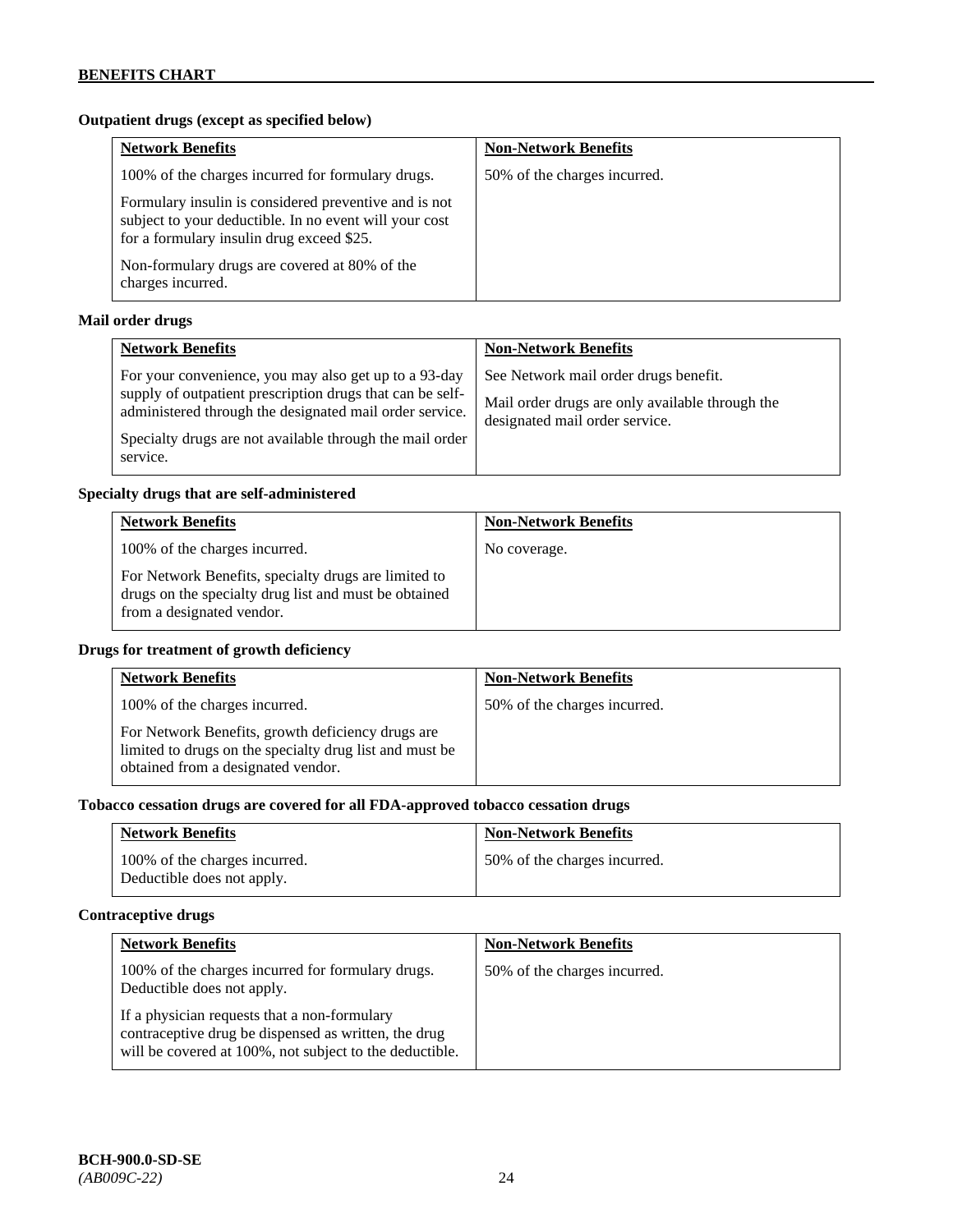**ACA preventive medications.** We cover preventive medications currently recommended by USPSTF with an A or B rating if they are prescribed by your medical provider and they are listed on our Commercial ACA Preventive Drug List. Preventive medications are subject to periodic review and modification. Changes would be effective in accordance with the federal rules and reflected in our current medical coverage criteria for preventive care services.

| <b>Network Benefits</b>                                     | <b>Non-Network Benefits</b>  |
|-------------------------------------------------------------|------------------------------|
| 100% of the charges incurred.<br>Deductible does not apply. | 50% of the charges incurred. |

### **Limitations:**

- Certain drugs may require prior authorization as indicated on the Formulary. HealthPartners may require prior authorization for the drug and also the site where the drug will be provided. Certain drugs are subject to our utilization review process and quantity limits as indicated on our Formulary.
- Certain non-formulary drugs require prior authorization. In addition, certain drugs may be subject to any quantity limits applied as part of our trial program. The trial drug program applies to new prescriptions for certain drugs which have high toxicity, low tolerance, high costs and/or high potential for waste. Trial drugs are indicated on the formulary and/or the Specialty Drug List. Your first fill of a trial drug may be limited to less than a month supply. If the drug is well tolerated and effective, you will receive the remainder of your first month supply.
- If an insured requests a brand name drug when there is a generic equivalent, the brand name drug will be covered up to the charge that would apply to the generic drug, minus any required copayment. If a physician requests that a brand name drug be dispensed as written, the drug will be paid at the non-formulary benefit.
- We may require Insureds to try over-the-counter (OTC) drug alternatives before approving more costly formulary prescription drugs.
- Unless otherwise specified in the "Prescription Drug Services" section, you may receive up to a 31-day supply per prescription.
- New prescriptions to treat certain chronic conditions are limited to a 31-day supply.
- A 93-day supply will be covered and dispensed only at pharmacies that participate in our extended day supply program.
- No more than a 31-day supply of Specialty Drugs will be covered and dispensed at a time, unless it is a manufacturer supplied drug that cannot be split that supplies the insured with more than a 31-day supply.

### **Not Covered:**

- Replacement of prescription drugs, medications, equipment and supplies due to loss, damage or theft.
- Nonprescription (over the counter) drugs or medications, including, but not limited to, vitamins, supplements, homeopathic remedies, and non-FDA approved drugs, unless listed on the Formulary and prescribed by a physician or legally authorized health care provider under applicable state and federal law. We cover off-label use of drugs to treat cancer as specified in the "Prescription Drug Services" section of this Benefits Chart. This exclusion does not include over-the-counter contraceptives for women as allowed under the Affordable Care Act when the Insured obtains a prescription for the item. In addition, if the Insured obtains a prescription, this exclusion does not include aspirin to prevent cardiovascular disease for men and women of certain ages; folic acid supplements for women who may become pregnant; fluoride chemoprevention supplements for children without fluoride in their water source; and iron supplements for children ages 6-12 months who are at risk for anemia.
- All drugs for the treatment of sexual dysfunction.
- Fertility drugs.
- Medical cannabis.
- Drugs on the Excluded Drug List. The Excluded Drug List includes select drugs within a therapy class that are not eligible for coverage. This includes drugs that may be excluded for certain indications. The Excluded Drug List is available a[t HealthPartners.com.](http://www.healthpartners.com/)
- Drugs that are newly approved by the FDA until they are reviewed and approved by HealthPartners Pharmacy and Therapeutics Committee.
- Medical devices approved by the FDA will not be covered under the "Prescription Drug Services" section unless they are on our Formulary. Covered medical devices are generally submitted and reimbursed under your medical benefits.
- See "Services Not Covered" in the Certificate.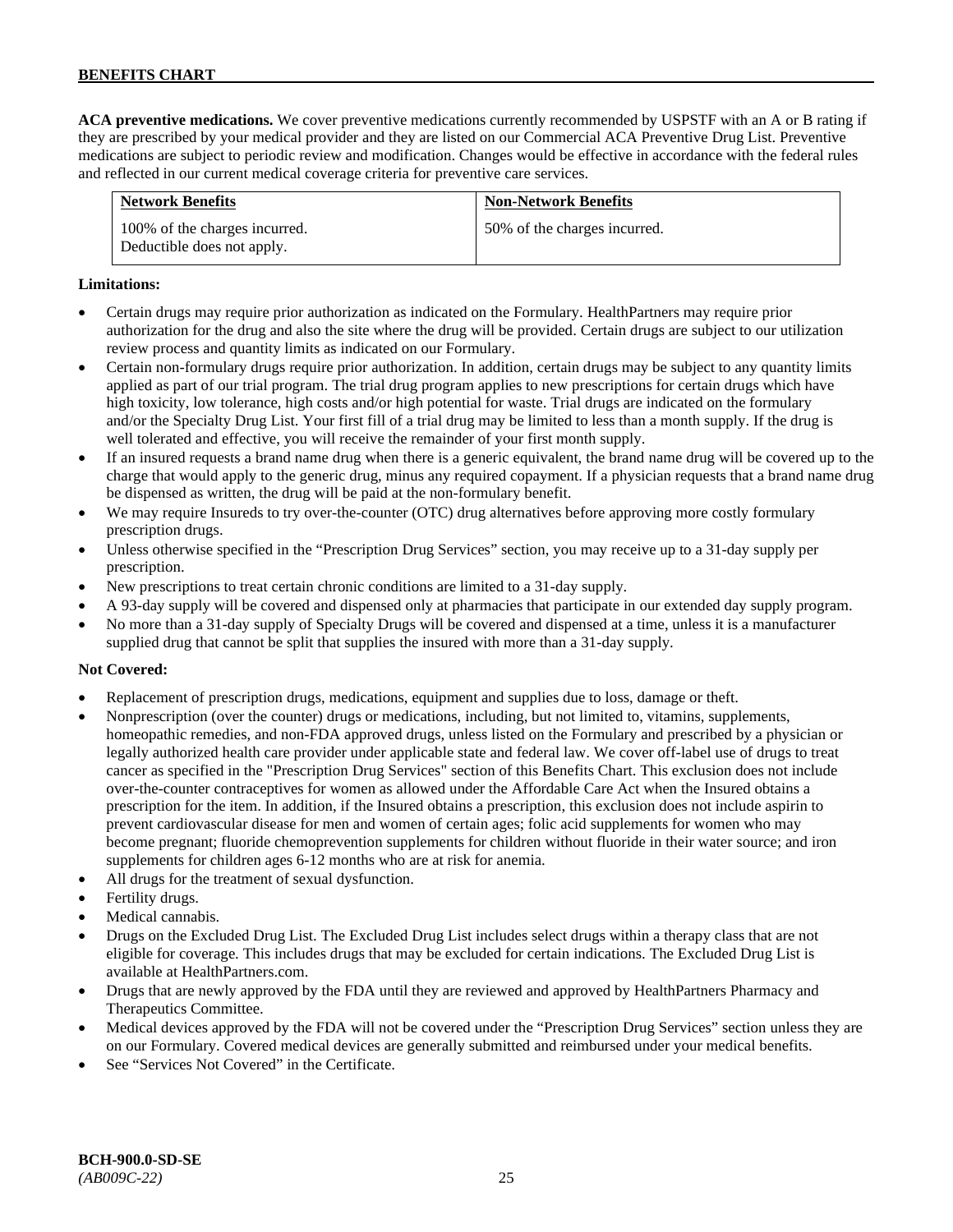### **PREVENTIVE SERVICES**

#### **Applicable Definitions:**

**Routine Preventive Services** are routine healthcare services that include screenings, checkups and counseling to prevent illness, disease or other health problems before symptoms occur.

**Diagnostic Services** are services to help a provider understand your symptoms, diagnose illness, and decide what treatment may be needed. They may be the same services that are listed as preventive services, but they are being used as diagnostic services. Your provider will determine if these services are preventive or diagnostic. These services are not preventive if received as part of a visit to diagnose, manage, or maintain an acute or chronic medical condition, illness or injury. When that occurs, unless otherwise indicated below, standard deductibles, copayments or coinsurance apply.

#### **Covered Services:**

We cover preventive services which meet any of the requirements under the Affordable Care Act (ACA) shown in the bulleted items below. These preventive services are covered at 100% under the Network Benefits with no deductible, copayments or coinsurance. If a preventive service is not required by the ACA and it is covered at a lower benefit level or if a group qualifies for an exemption or accommodation for certain benefits under the ACA, it will be specified below. Preventive benefits mandated under the ACA are subject to periodic review and modification. Changes would be effective in accordance with the federal rules. Preventive services mandated by the ACA include:

- Evidence-based items or services that have in effect a rating of A or B in the current recommendations of the United States Preventive Services Task Force with respect to the individual;
- Immunizations for routine use in children, adolescents, and adults that have in effect a recommendation from the Advisory Committee on Immunization Practices of the Centers for Disease Control and Prevention with respect to the individual;
- With respect to infants, children, and adolescents, evidence-informed preventive care and screenings provided for in comprehensive guidelines supported by the Health Resources and Services Administration; and
- With respect to women, preventive care and screenings provided for in comprehensive guidelines supported by the Health Resources and Services Administration.

Covered services are based on established medical policies, which are subject to periodic review and modification by the medical or dental directors. These medical policies (medical coverage criteria) are available by calling Member Services, or logging on to your "*my*HealthPartners" account at [HealthPartners.com.](http://www.healthpartners.com/)

#### **ACA and state mandated preventive services are covered as follows:**

**Routine health exams and periodic health assessments.** A physician or health care provider will counsel you as to how often health assessments are needed based on age, sex and health status. This includes screening and counseling for tobacco use and all FDA approved tobacco cessation medications including over-the-counter drugs (as shown in the "Prescription Drug Services" section).

| <b>Network Benefits</b>                                     | <b>Non-Network Benefits</b>  |
|-------------------------------------------------------------|------------------------------|
| 100% of the charges incurred.<br>Deductible does not apply. | 50% of the charges incurred. |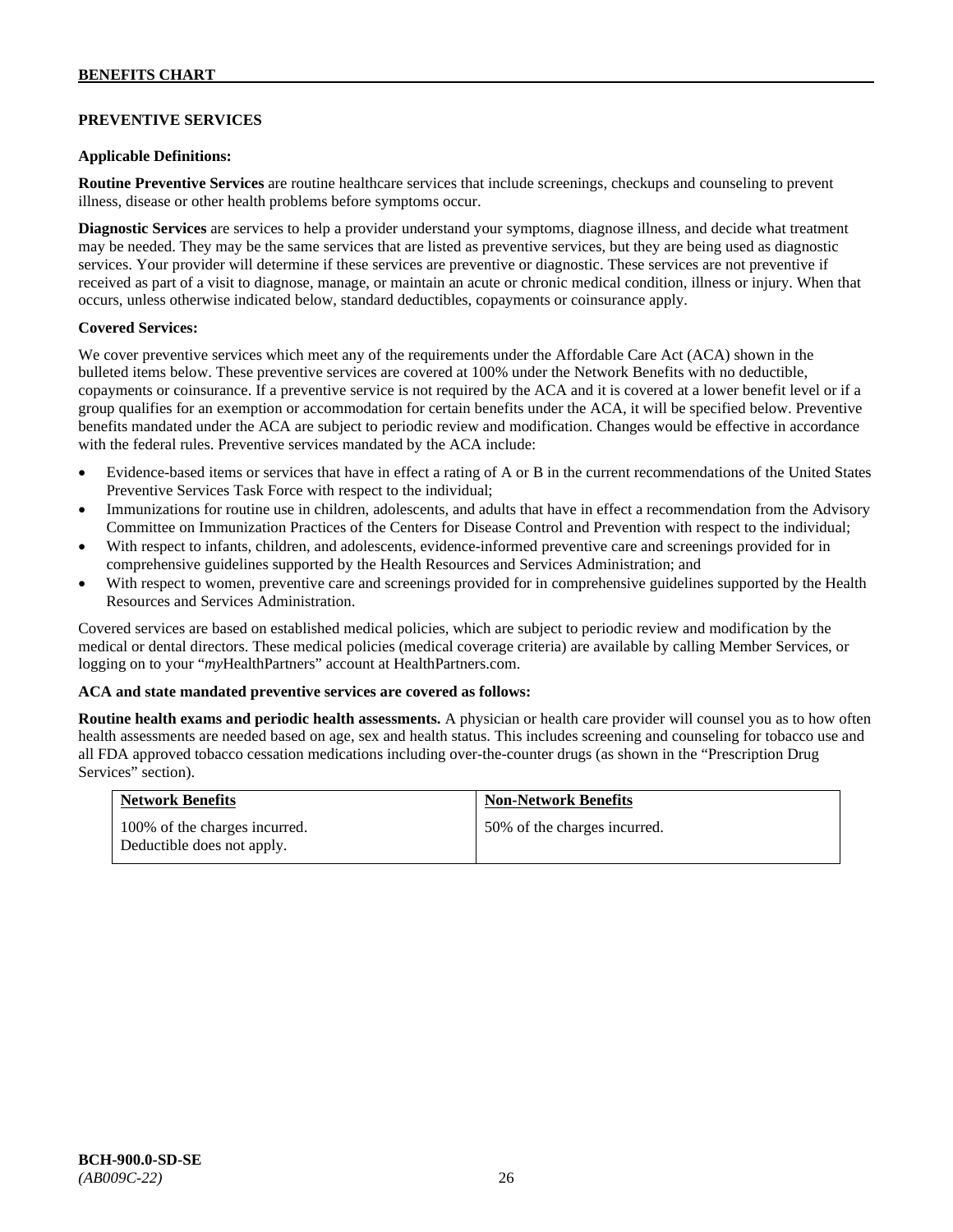**Child health supervision services**. This includes pediatric preventive services such as newborn screenings, appropriate immunizations, developmental assessments and laboratory services appropriate to the age of the child from birth to 72 months, and appropriate immunizations to age 18.

| <b>Network Benefits</b>                                     | <b>Non-Network Benefits</b>  |
|-------------------------------------------------------------|------------------------------|
| 100% of the charges incurred.<br>Deductible does not apply. | 50% of the charges incurred. |

#### **Routine prenatal care and exams**

| <b>Network Benefits</b>                                     | <b>Non-Network Benefits</b>  |
|-------------------------------------------------------------|------------------------------|
| 100% of the charges incurred.<br>Deductible does not apply. | 50% of the charges incurred. |

**Routine postnatal care.** This includes health exams, assessments, education and counseling relating to the period immediately after childbirth.

| <b>Network Benefits</b>                                     | <b>Non-Network Benefits</b>  |
|-------------------------------------------------------------|------------------------------|
| 100% of the charges incurred.<br>Deductible does not apply. | 50% of the charges incurred. |

**Routine screening procedures for cancer.** This includes colorectal screening or other cancer screenings recommended by the USPSTF with an A or B rating. Women's preventive health services below describe additional routine screening procedures for cancer.

| <b>Network Benefits</b>                                     | <b>Non-Network Benefits</b>  |
|-------------------------------------------------------------|------------------------------|
| 100% of the charges incurred.<br>Deductible does not apply. | 50% of the charges incurred. |

**Professional voluntary family planning services.** This includes services to prevent or delay a pregnancy, including counseling and education. Services must be provided by a licensed provider.

| <b>Network Benefits</b>                                     | <b>Non-Network Benefits</b>  |
|-------------------------------------------------------------|------------------------------|
| 100% of the charges incurred.<br>Deductible does not apply. | 50% of the charges incurred. |

#### **Adult immunizations**

| <b>Network Benefits</b>                                     | <b>Non-Network Benefits</b>  |
|-------------------------------------------------------------|------------------------------|
| 100% of the charges incurred.<br>Deductible does not apply. | 50% of the charges incurred. |

**Women's preventive health services.** This includes mammograms, screenings for cervical cancer (pap smears), breast pumps, human papillomavirus (HPV) testing, counseling for sexually transmitted infections, and counseling and screening for human immunodeficiency virus (HIV) and all FDA approved contraceptive methods as prescribed by a doctor, sterilization procedures, education and counseling (see the "Prescription Drug Services" section for coverage of oral contraceptive drugs). For women whose family history is associated with an increased risk for BRCA1 or BRCA2 gene mutations, we cover genetic counseling and BRCA screening without cost sharing, if appropriate and as determined by a physician.

| <b>Network Benefits</b>                                     | <b>Non-Network Benefits</b>  |
|-------------------------------------------------------------|------------------------------|
| 100% of the charges incurred.<br>Deductible does not apply. | 50% of the charges incurred. |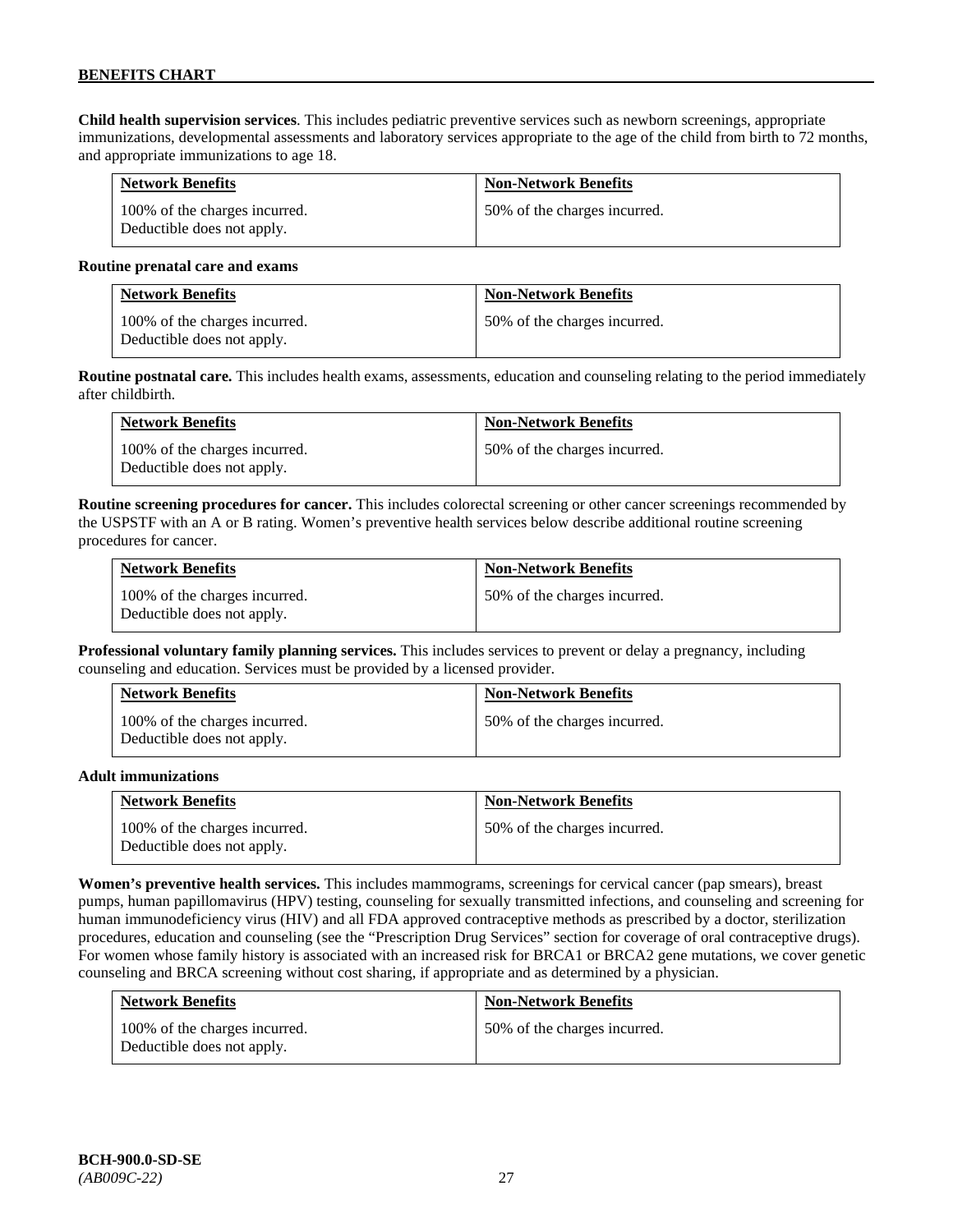**Obesity Screening and Management.** We cover obesity screening and counseling for all ages during a routine preventive care exam. If you are age 18 or older and have a body mass index of 30 or more, we also cover intensive obesity management to help you lose weight. Your primary care doctor can coordinate these services.

| <b>Network Benefits</b>                                     | <b>Non-Network Benefits</b>  |
|-------------------------------------------------------------|------------------------------|
| 100% of the charges incurred.<br>Deductible does not apply. | 50% of the charges incurred. |

# **In addition to any ACA or state mandated preventive services referenced above, we cover the following eligible services:**

#### **Routine eye and hearing exams**

| <b>Network Benefits</b>                                     | <b>Non-Network Benefits</b>  |
|-------------------------------------------------------------|------------------------------|
| 100% of the charges incurred.<br>Deductible does not apply. | 50% of the charges incurred. |

**Ovarian cancer surveillance tests for women who are at risk.** "At risk for ovarian cancer" means (1) having a family history that includes any of the following: one or more first-degree or second-degree relatives with ovarian cancer, clusters of female relatives with breast cancer or nonpolyposis colorectal cancer; or (2) testing positive for BRCA1 or BRCA2 mutations. "Surveillance tests for ovarian cancer" means annual screening using: CA-125 serum tumor marker testing, transvaginal ultrasound, pelvic examination or other proven ovarian cancer screening tests currently being evaluated by the federal Food and Drug Administration or by the National Cancer Institute.

| <b>Network Benefits</b>                              | <b>Non-Network Benefits</b>                             |
|------------------------------------------------------|---------------------------------------------------------|
| Coverage level is same as corresponding Network      | Coverage level is same as corresponding Non-Network     |
| Benefit, depending on type of service provided, such | Benefit, depending on type of service provided, such as |
| as Diagnostic Imaging Services, Laboratory Services  | Diagnostic Imaging Services, Laboratory Services        |
| Office Visits for Illness or Injury or Preventive    | Office Visits for Illness or Injury or Preventive       |
| Services.                                            | Services.                                               |

#### **Limitations:**

• Services are not preventive if received as part of a visit to diagnose, manage or maintain an acute or chronic medical condition, illness or injury. When that occurs, unless otherwise indicated above, standard deductibles, copayments or coinsurance apply.

### **Not Covered:**

See "Services Not Covered" in the Certificate.

### **TELEHEALTH/TELEMEDICINE SERVICES**

#### **Definitions:**

**Telehealth, Telemedicine, or Virtual Care.** This is a means of communication between a health care professional and a patient. This includes the use of secure electronic information, imaging, and communication technologies, including:

- interactive audio or audio-video
- interactive audio with store-and-forward technology
- chat-based and email-based systems
- physician-to-physician consultation
- patient education
- data transmission
- data interpretation
- digital diagnostics (algorithm-enabled diagnostic support)
- digital therapeutics (the use of personal health devices and sensors, either alone or in combination with conventional drug therapies, for disease prevention and management)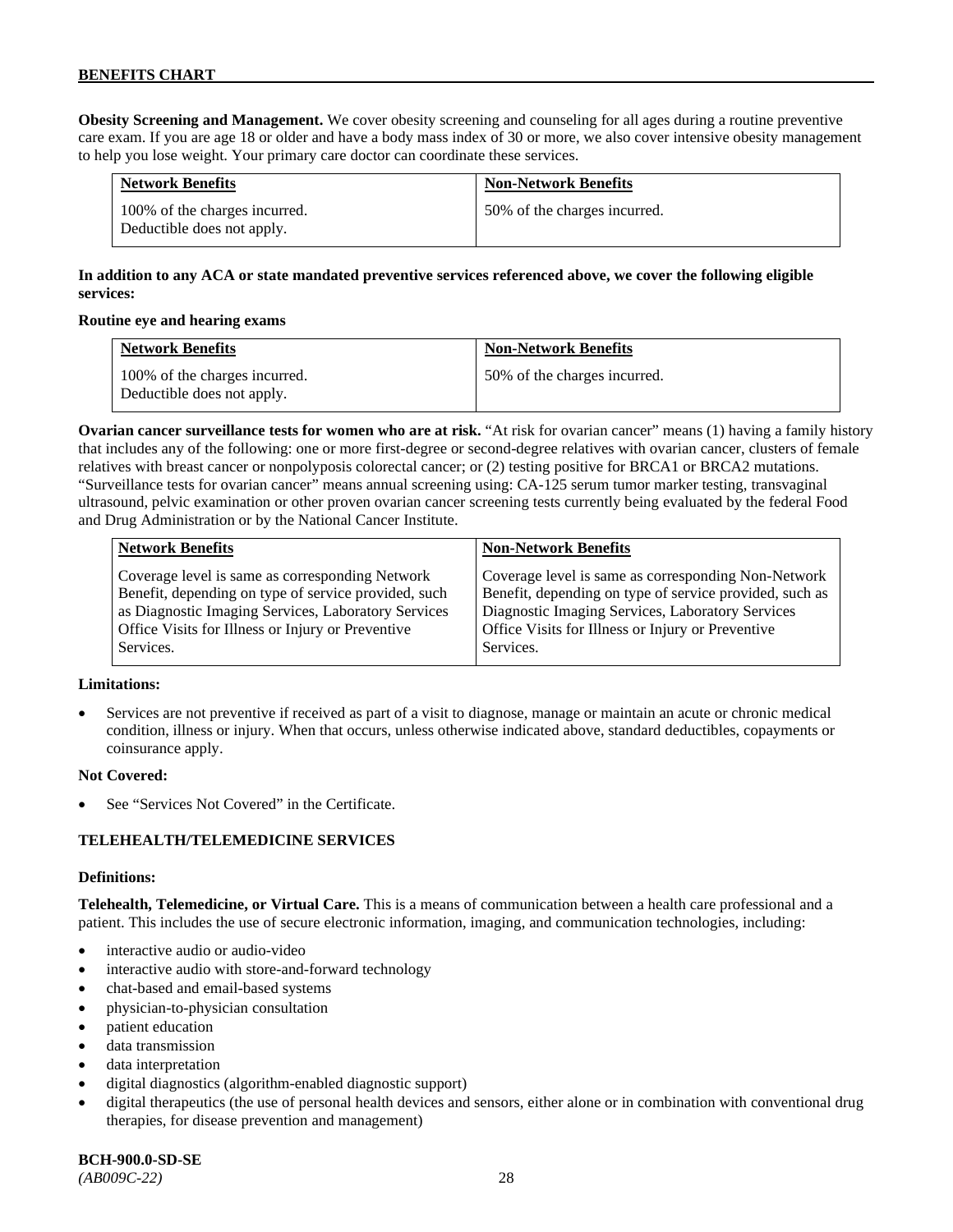Services can be delivered:

Synchronously: the patient and health care professional are engaging with one another at the same time; or Asynchronously: the patient and health care professional engage with each other at different points in time.

**Telephone Visits.** Live, synchronous, interactive encounters over the telephone between a patient and a healthcare provider.

**E-visit or chat-based visits.** Asynchronous online or mobile app encounters to discuss a patient's personal health information, vital signs, and other physiologic data or diagnostic images. The healthcare provider reviews and delivers a consultation, diagnosis, prescription or treatment plan after reviewing the patient's visit information.

**Virtuwell.** This is an online service for you to receive a diagnosis and treatment for certain conditions, such as a cold, flu, ear pain and sinus infections. You may access the Virtuwell website at [Virtuwell.com.](https://www.virtuwell.com/)

**Video Visits.** Live, synchronous, interactive encounters using secure web-based video between a patient and a healthcare provider.

#### **Covered Services:**

The Plan covers the following methods of receiving care for services that would be eligible under the Plan if the service were provided in person.

#### **Scheduled Telephone Visits**

| <b>Network Benefits</b>       | <b>Non-Network Benefits</b>  |
|-------------------------------|------------------------------|
| 100% of the charges incurred. | 50% of the charges incurred. |

#### **E-visits**

#### **Access to online care through Virtuwell at [Virtuwell.com](http://www.virtuwell.com/)**

| <b>Network Benefits</b>       | <b>Non-Network Benefits</b> |
|-------------------------------|-----------------------------|
| 100% of the charges incurred. | Not applicable.             |

#### **All other E-visits**

| <b>Network Benefits</b>       | <b>Non-Network Benefits</b>  |
|-------------------------------|------------------------------|
| 100% of the charges incurred. | 50% of the charges incurred. |

#### **Video visits**

| <b>Network Benefits</b>                                                                                                                                                                          | <b>Non-Network Benefits</b>                                                                                                                            |
|--------------------------------------------------------------------------------------------------------------------------------------------------------------------------------------------------|--------------------------------------------------------------------------------------------------------------------------------------------------------|
| Coverage level is same as corresponding Network<br>benefit, depending on type of service provided, such as<br>Office Visits for Illness or Injury, Inpatient or<br>Outpatient Hospital Services. | Coverage level is same as corresponding Non-Network<br>Benefit, depending on type of service provided, such as<br>Office Visits for Illness or Injury. |

#### **Not Covered:**

See "Services Not Covered" in the Certificate.

#### **TRANSPLANT SERVICES**

#### **Applicable Definitions:**

**Autologous.** This is when the source of cells is from the individual's own marrow or stem cells.

**Allogeneic.** This is when the source of cells is from a related or unrelated donor's marrow or stem cells.

**Autologous Bone Marrow Transplant.** This is when the bone marrow is harvested from the individual and stored. The patient undergoes treatment which includes tumor ablation with high-dose chemotherapy and/or radiation. The bone marrow is reinfused (transplanted).

**BCH-900.0-SD-SE**  *(AB009C-22)* 29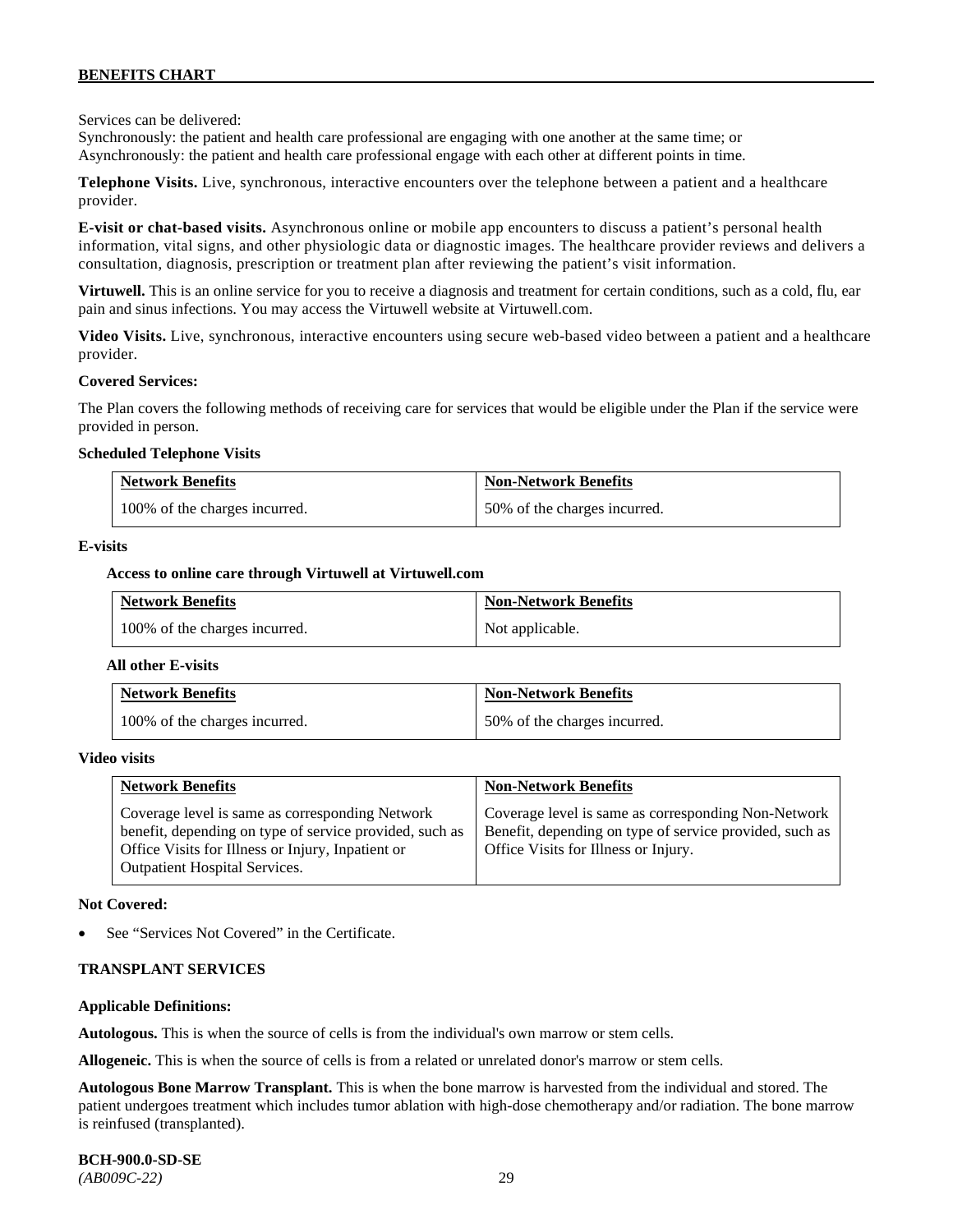**Allogeneic Bone Marrow Transplant.** This is when the bone marrow is harvested from the related or unrelated donor and stored. The patient undergoes treatment which includes tumor ablation with high-dose chemotherapy and/or radiation. The bone marrow is reinfused (transplanted).

**Autologous/Allogeneic Stem Cell Support.** This is a treatment process that includes stem cell harvest from either bone marrow or peripheral blood, tumor ablation with high-dose chemotherapy and/or radiation, stem cell reinfusion, and related care. Autologous/allogeneic bone marrow transplantation and high dose chemotherapy with peripheral stem cell rescue/support are considered to be autologous/allogeneic stem cell support.

**Designated Transplant Center.** This is any health care provider, group or association of health care providers designated by us to provide services, supplies or drugs for specified transplants for our Insureds.

**Transplant Services.** This is transplantation (including retransplants) of the human organs or tissue listed below, including all related post-surgical treatment, follow-up care and drugs and multiple transplants for a related cause. Transplant services do not include other organ or tissue transplants or surgical implantation of mechanical devices functioning as a human organ, except surgical implantation of an FDA approved Ventricular Assist Device (VAD) or total artificial heart, functioning as a temporary bridge to heart transplantation.

Prior authorization is required prior to consultation to support coordination of care and benefits.

#### **Covered Services:**

We cover eligible transplant services (as defined above) while you are covered under this Benefits Chart. Transplants that will be considered for coverage are limited to the following:

- Kidney transplants for end-stage disease.
- Cornea transplants for end-stage disease.
- Heart transplants for end-stage disease.
- Lung transplants or heart/lung transplants for: (1) primary pulmonary hypertension; (2) Eisenmenger's syndrome; (3) end-stage pulmonary fibrosis; (4) alpha 1 antitrypsin disease; (5) cystic fibrosis; and (6) emphysema.
- Liver transplants for: (1) biliary atresia in children; (2) primary biliary cirrhosis; (3) post-acute viral infection (including hepatitis A, hepatitis B antigen e negative and hepatitis C) causing acute atrophy or post-necrotic cirrhosis; (4) primary sclerosing cholangitis; (5) alcoholic cirrhosis; and (6) hepatocellular carcinoma.
- Allogeneic bone marrow transplants or peripheral stem cell support associated with high dose chemotherapy for: (1) acute myelogenous leukemia; (2) acute lymphocytic leukemia; (3) chronic myelogenous leukemia; (4) severe combined immunodeficiency disease; (5) Wiskott-Aldrich syndrome; (6) aplastic anemia; (7) sickle cell anemia; (8) non-relapsed or relapsed non-Hodgkin's lymphoma; (9) multiple myeloma; and (10) testicular cancer.
- Autologous bone marrow transplants or peripheral stem cell support associated with high-dose chemotherapy for: (1) acute leukemias; (2) non-Hodgkin's lymphoma; (3) Hodgkin's disease; (4) Burkitt's lymphoma; (5) neuroblastoma; (6) multiple myeloma; (7) chronic myelogenous leukemia; and (8) non-relapsed non-Hodgkin's lymphoma.
- Pancreas transplants for simultaneous pancreas-kidney transplants for diabetes, pancreas after kidney, living related segmental simultaneous pancreas kidney transplantation and pancreas transplant alone.

To receive Network Benefits, charges for transplant services must be incurred at a Designated Transplant Center.

The transplant-related treatment provided, including expenses incurred for directly related donor services, shall be subject to and in accordance with the provisions, limitations, maximum and other terms of this Benefits Chart.

Medical and hospital expenses of the donor are covered only when the recipient is an Insured and the transplant and directly related donor expenses have been prior authorized for coverage. Treatment of medical complications that may occur to the donor are not covered. Donors are not considered Insureds, and are therefore not eligible for the rights afforded to Insureds under the Certificate.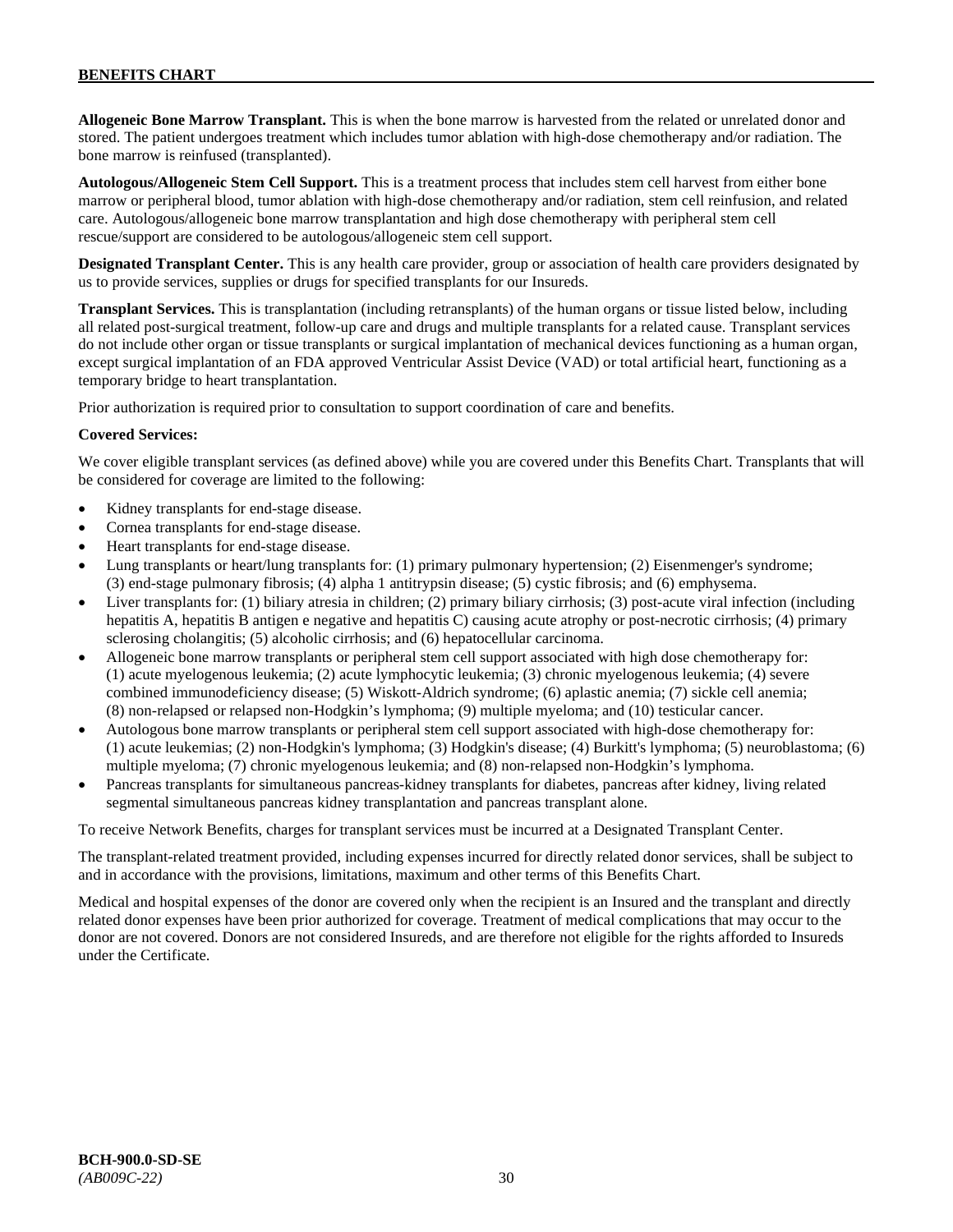The list of eligible transplant services and coverage determinations are based on established medical policies, which are subject to periodic review and modifications by the medical director.

| <b>Network Benefits</b>                          | <b>Non-Network Benefits</b>                          |
|--------------------------------------------------|------------------------------------------------------|
| See Network Inpatient Hospital Services benefit. | See Non-Network Inpatient Hospital Services benefit. |

### **Transplant travel benefit for network benefits**

We may provide travel and lodging when an Insured needs a transplant and a designated transplant center is greater than 100 miles from the Insured's primary address.

This benefit is subject to our medical policies (medical coverage criteria). Coverage criteria are available by calling Member Services, or logging on to your "*my*HealthPartners" account a[t healthpartners.com.](http://www.healthpartners.com/)

When submitting receipts for travel and lodging, the Insured will need to attach a letter explaining that the receipts are in conjunction with an authorized organ or bone marrow transplant and include the recipient's name and member ID number or complete a Lodging and Travel Claim form with the receipts.

| <b>Network Benefits</b>                                                                                                                                                                                                                                 | <b>Non-Network Benefits</b> |
|---------------------------------------------------------------------------------------------------------------------------------------------------------------------------------------------------------------------------------------------------------|-----------------------------|
| Transplant travel benefits are covered under the<br>Network transplant services benefit.                                                                                                                                                                | No coverage.                |
| Expenses for travel and lodging for the insured (the<br>transplant recipient) and one adult companion, or up to<br>two companions for a transplant recipient who is a<br>minor dependent, may be covered up to a maximum of<br>\$10,000 per transplant. |                             |
| Lodging coverage is limited to \$100 per day.                                                                                                                                                                                                           |                             |

### **Not Covered:**

- We consider the following transplants to be investigative and do not cover them: surgical implantation of mechanical devices functioning as a permanent substitute for human organ, non-human organ implants and/or transplants and other transplants not specifically listed in this Benefits Chart.
- See "Services Not Covered" in the Certificate.